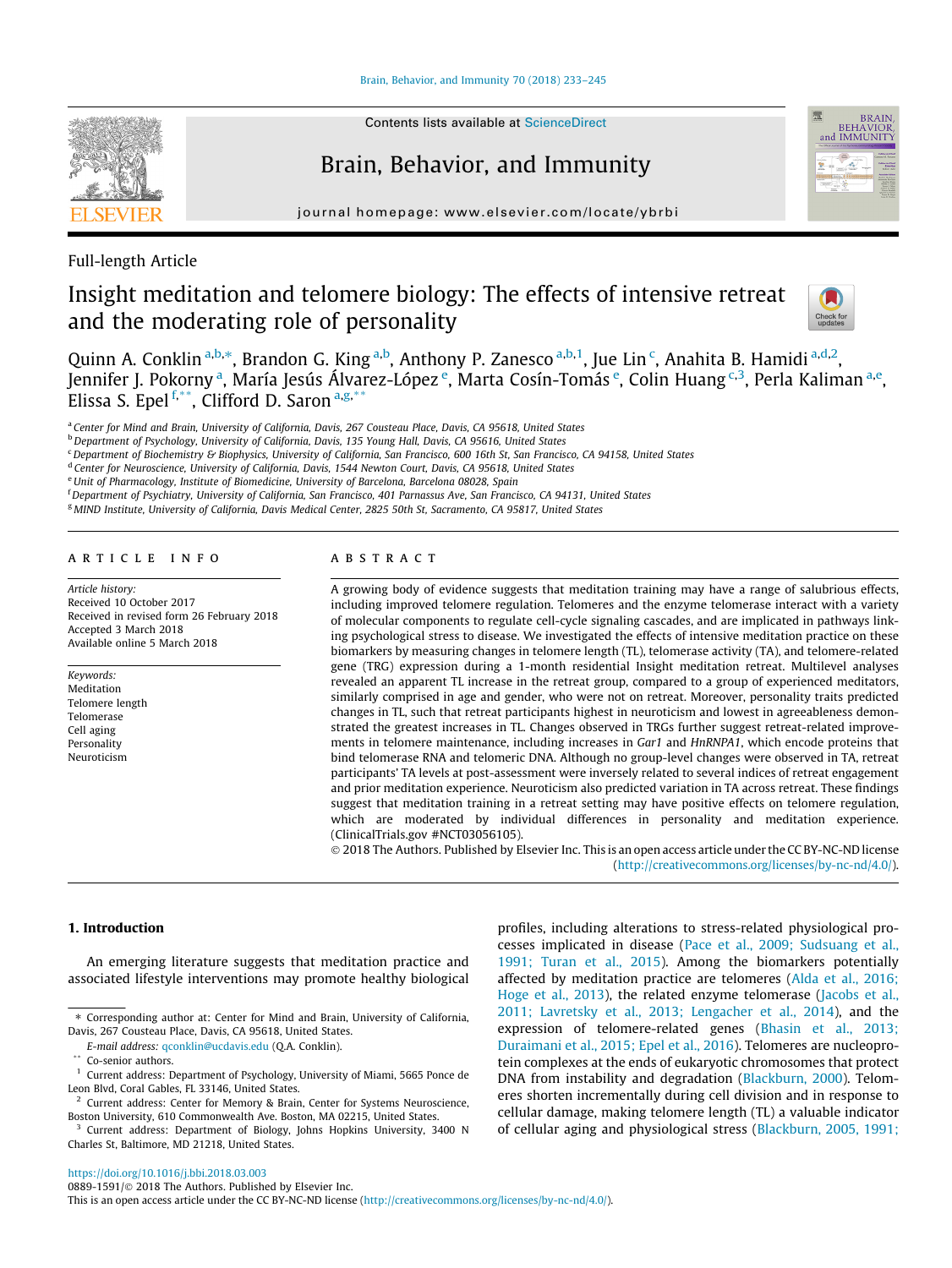[Harley et al., 1990\)](#page-10-0). Longer telomeres are generally indicative of positive health outcomes ([Blackburn et al., 2015; Lin et al., 2010;](#page-10-0) [Puterman and Epel, 2012\)](#page-10-0), whereas shorter telomeres are associated with, and in some cases causally linked to, a number of degenerative and age-related diseases, such as high blood pressure and cardiovascular disease [\(Blackburn et al., 2015; Codd et al., 2013;](#page-10-0) [Lin et al., 2010; Puterman and Epel, 2012; Shalev et al., 2013;](#page-10-0) [Zhan et al., 2017\)](#page-10-0). Optimal TL is regulated and maintained by a complex network of molecular components collectively referred to as the telomere interactome ([Robles-Espinoza et al., 2015;](#page-12-0) [Zheng et al., 2014\)](#page-12-0). A key component of this interactome is telomerase (TA), an enzyme that elongates telomeres by synthesizing telomeric DNA via the reverse transcriptase function of its enzymatic component, hTERT (or TERT), and its RNA template component, hTR (also referred to as TER or TERC; [Blackburn, 2005;](#page-10-0) [Zheng et al., 2014](#page-10-0)). Other proteins and molecular components of the interactome facilitate correct folding of telomerase cofactors, assembly of the telomerase holoenzyme (i.e., the biochemically active compound), intracellular trafficking of telomerase, and the replication, repair, and maintenance of telomeres, among other functions.

Both TL and TA are sensitive to a variety of psychosocial and behavioral influences ([Blackburn et al., 2015; Puterman and Epel,](#page-10-0) [2012; Révész et al., 2016; Robles-Espinoza et al., 2015; Shalev](#page-10-0) [et al., 2013\)](#page-10-0), suggesting that links between psychological stress, health, and disease may be mediated, in part, by dynamic changes in telomere biology. For example, longer TL has been linked to higher levels of adaptive qualities such as conscientiousness ([Edmonds et al., 2015](#page-11-0)), optimism and emotional intelligence ([Schutte et al., 2016\)](#page-12-0), whereas shorter TL has been associated with neuroticism [\(van Ockenburg et al., 2014](#page-12-0)), anxiety ([Hoen et al.,](#page-11-0) [2013\)](#page-11-0), and lifetime incidence of major depressive disorder ([Wolkowitz et al., 2011\)](#page-12-0). Additionally, perceived and biological measures of stress [\(Epel, 2009; Epel et al., 2010, 2004; Shalev](#page-11-0) [et al., 2013; Tomiyama et al., 2012](#page-11-0)) and recent life adversity ([Révész et al., 2016\)](#page-12-0) are associated with shorter TL, and individuals who experience prolonged reactivity to stressors exhibit shorter TL and lower TA ([Puterman and Epel, 2012](#page-12-0)). Collectively, these findings suggest that psychosocial stressors and their biological consequences contribute to telomere erosion—but that adaptive or resilient psychological profiles might offer some protection against this degradation [\(Schutte et al., 2016\)](#page-12-0).

Given the importance of telomere function in cellular health and longevity, interventions that mitigate telomere shortening or promote telomere lengthening—may have profound health implications. Meditation training, which has long been theorized to improve psychological well-being [\(Ekman et al., 2005; Wallace](#page-11-0) [and Shapiro, 2006\)](#page-11-0) is one such promising approach. Broadly defined, meditation encompasses a variety of mental training techniques drawn from a number of cultures and contemplative traditions, which—depending on technique and tradition—are intended to cultivate an array of beneficial qualities, including stability of attention, relaxation, behavioral regulation, altruistic motivations, and spiritual development [\(Britton and Lindahl, 2017; Dahl et al.,](#page-10-0) [2015; Lutz et al., 2015; Mehrmann and Karmacharya, 2013;](#page-10-0) [Slagter et al., 2011\)](#page-10-0).

Meditation retreats are designed to facilitate concentrated training in these techniques by allowing practitioners to engage in periods of full-time intensive practice, often in a secluded environment under the guidance of experienced teachers. Empirical evidence suggests that interventions incorporating Buddhistderived meditation practices in both retreat and non-retreat contexts may reduce anxiety [\(Goyal et al., 2014; Platt et al., 2016;](#page-11-0) [Sahdra et al., 2011\)](#page-11-0) and depression ([Epel et al., 2016\)](#page-11-0) and influence psychological and physiological processes implicated in stress responding [\(Pace et al., 2009; Rosenkranz et al., 2013; Sudsuang](#page-12-0) [et al., 1991](#page-12-0)), which may in turn affect telomere regulation. Moreover, a recent review of meditation retreats suggests that there may be added benefits to practicing in the retreat format ([Khoury et al., 2015](#page-11-0)).

[Ornish et al. \(2008\)](#page-12-0) were the first to investigate the link between meditation practice and TA, finding increased TA in prostate cancer patients following a 3-month comprehensive lifestyle intervention involving meditation. Our laboratory subsequently corroborated this link in a non-clinical sample engaged in a 3 month residential meditation retreat [\(Jacobs et al., 2011\)](#page-11-0). Participants of this retreat practiced shamatha meditation techniques ([Wallace, 2006](#page-12-0)), which emphasize the development of calm, focused attention and meditative quiescence. At the end of the intervention, retreat participants exhibited higher levels of TA in peripheral blood mononuclear cells (PBMCs) as compared to a wait-list control group matched on age, gender, and meditation experience. Importantly, retreat participants' post-intervention TA levels were mediated by increases in self-reported environmental mastery (i.e., perceived control) and purpose in life, as well as decreases in neuroticism—indicating a potential link between meditation-related changes in psychological factors and telomere regulation. Unfortunately, because TA was only measured at the end of retreat, this study was unable to rule out pre-existing group differences or to determine if TA increased over the course of the intervention ([Jacobs et al., 2011](#page-11-0)). However, since these initial studies, additional research has substantiated the link between meditation and TA in both healthy adults [\(Epel et al., 2016; Rao et al.,](#page-11-0) [2015; Tolahunase et al., 2017](#page-11-0)) and clinical populations ([Daubenmier et al., 2012; Lavretsky et al., 2013; Lengacher et al.,](#page-11-0) [2014; Ornish et al., 2013](#page-11-0)).

Much of the extant meditation literature has emphasized the assessment of TA because changes in TL were thought to take months or years, exceeding the typical duration of a meditation intervention. This view is changing, however, and researchers have begun to examine the effects of meditation practice on TL as well. An uncontrolled study found increased TA and a marginal increase in TL following a 12-week intervention involving yoga and meditation [\(Tolahunase et al., 2017](#page-12-0)). Additionally, two cross-sectional studies reported meditation practitioners having longer telomeres than meditation-naive comparison groups ([Alda et al., 2016; Hoge](#page-10-0) [et al., 2013—](#page-10-0)in women only). Only two studies have assessed longitudinal changes in TL with a controlled design, and these were in cancer patients undergoing 8-week Mindfulness Based Stress Reduction (MBSR) programs ([Carlson et al., 2015; Lengacher](#page-11-0) [et al., 2014](#page-11-0)). Neither of these studies showed changes in TL in the MBSR groups; however, one found TL declines in controls but maintenance in the intervention groups [\(Carlson et al., 2015](#page-11-0)), suggesting that meditation practice may nevertheless hold protective effects. The heterogeneity of these findings suggests that the target population and the duration and intensity of a given intervention may be important explanatory variables. Furthermore, the causal relationship between meditation practice and TL remains to be rigorously tested in healthy participants with a longitudinal and experimentally-controlled study design.

Although the meditation interventions studied to date have varied in length, intensity, style of practice, and target population, the available evidence suggests that meditation practice promotes adaptive psychological functioning and improved telomere maintenance. In addition to TA and TL, meditation appears to influence the expression of several telomere-related genes (TRGs) ([Bhasin](#page-10-0) [et al., 2013; Duraimani et al., 2015; Epel et al., 2016](#page-10-0)), yet no study has directly explored the effects of meditation on a targeted array of genes involved in the broader telomere interactome. Moreover, no study has assessed changes across all three measures of cellular aging simultaneously. Because TL, TA, and TRG expression change and function on different time scales, they are likely to provide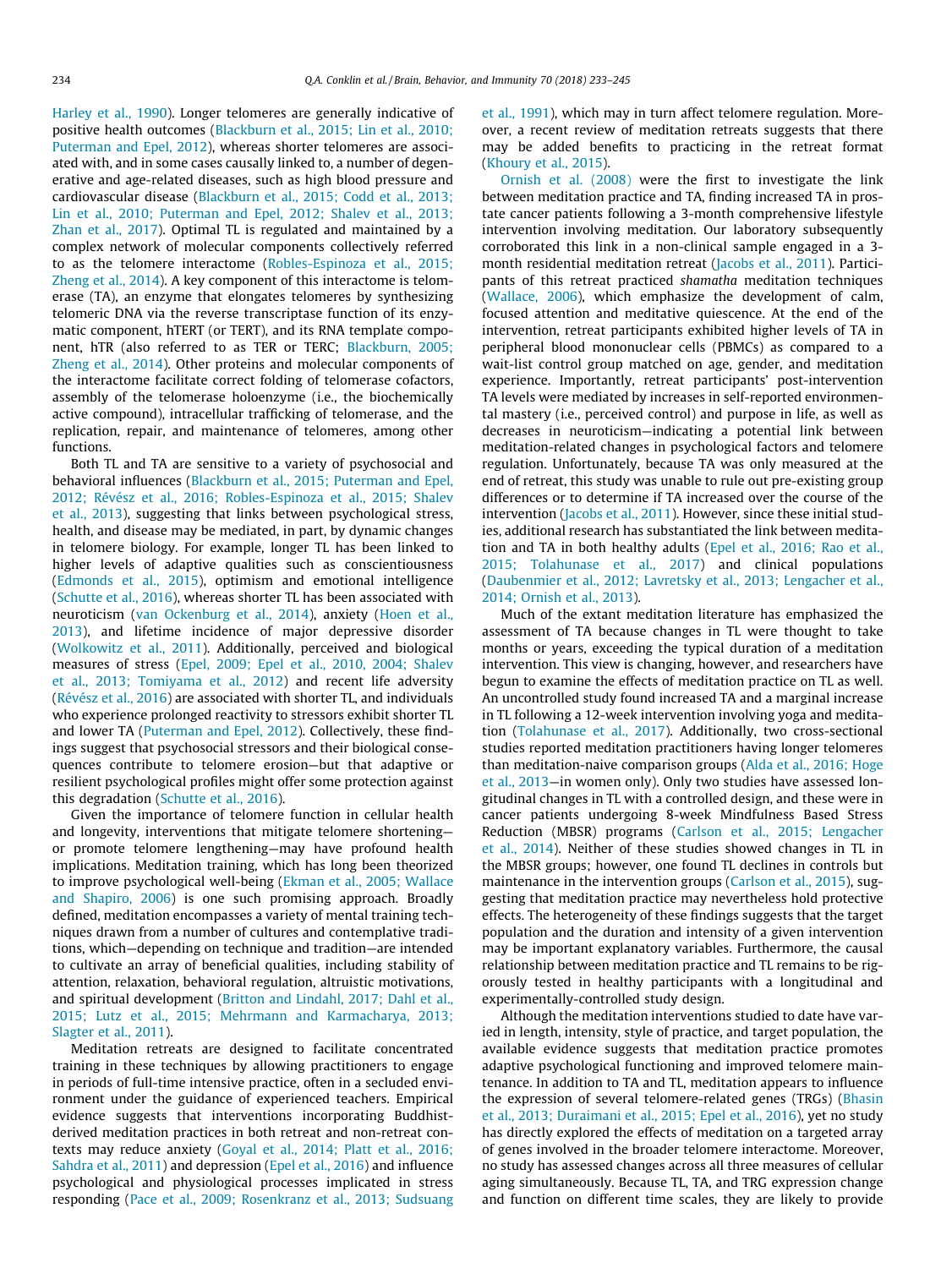independent, yet complementary information regarding intervention effects ([Lin et al., 2010](#page-11-0)). For example, most intervention studies that have assessed TL and TA have reported effects in one measure, but not both, suggesting that these processes may have different kinetics. Furthermore, given the aforementioned links between psychological functioning and biological processes, it is important to consider how individual differences in personality and psychological health may moderate meditation-related changes in telomere outcomes. To address these gaps in the literature, we measured changes in TL, TA, and an array of TRGs in relation to major personality traits, anxiety, and depression during a 1 month intensive Insight meditation retreat.

Within the Insight meditation tradition, practitioners engage in retreats to limit distraction and to receive guided support during periods of extended practice. While on retreat, practitioners refrain from verbal and written communication, typically eat a vegetarian diet, and are encouraged to treat all daily activities (e.g., eating, walking, simple chores) as opportunities to attend to their ongoing sensory and mental experience with open and reflexive awareness (e.g., [Goldstein, 1987](#page-11-0)). From this perspective, Insight retreats can be conceived of as comprehensive well-being interventions that pair periods of formal meditation practice (e.g., sitting or walking) with a contemplative way of life or "stance toward experience" ([Lutz et al., 2015](#page-11-0)). Thus, the focus of the present study was to examine the outcomes of a holistic retreat intervention that emphasizes formal meditation training.

We assessed retreat participants at the beginning of and 3 weeks into training, along with a passive control group of experienced meditators living at home. We hypothesized that both TL and TA would increase as a function of retreat participation. We also used a customized pathway-focused array to explore the expression of 54 genes central to human telomerase function and telomere replication and maintenance. We expected retreat participants to demonstrate broad patterns of change in TRG expression indicative of improved telomere and telomerase function.

We also explored the degree to which individual differences in trait-like styles of thought, feeling, and action—as captured by the five-factor personality model ([John and Srivastava, 1999; McCrae](#page-11-0) [and Costa, 1997\)](#page-11-0)—influenced practitioners' telomere-related outcomes. Because these traits represent relatively stable and enduring aspects of one's personality, we did not have strong predictions about the effects of retreat on conscientiousness, agreeableness, openness to experience, or extroversion. However, in line with the decrease observed in [Jacobs et al. \(2011\)](#page-11-0), we expected a retreat-related reduction in neuroticism—the tendency to experience negative emotions and emotional instability ([John](#page-11-0) [and Srivastava, 1999\)](#page-11-0). As neuroticism has been found to predict shorter telomeres ([van Ockenburg et al., 2014\)](#page-12-0), we further expected decreases in neuroticism to predict improved telomere regulation. We similarly expected retreat-related reductions in anxiety and depression, and that these reductions would to correlate with improved telomere biology.

### 2. Methods

### 2.1. Participants

Retreat participants ( $n = 28$ ; 14 female, 13 male, 1 unspecified) were recruited from a pool of candidates pre-enrolled in one of two month-long, silent residential retreats held at Spirit Rock Meditation Center (SRMC) in Woodacre, CA (February and March). To enroll in these retreats, SRMC requires individuals to have previously completed at least two silent meditation retreats of 7 days or longer. A group of comparison participants, similar in age and gender ( $n = 34$ ; 23 female, 11 male), were recruited from the local SRMC community via flyers, newsletters, and presentations at weekly community meditation gatherings. Comparison<sup>4</sup> participants were required to have previously attended at least two 5– 10 day retreats, without having attended a retreat for at least 4 weeks prior to study participation<sup>5</sup>. Applicants were excluded if they reported medical conditions that might influence telomere length, telomerase activity, or immune cell distributions, including cancers, autoimmune diseases, immunodeficiency disorders, or other conditions involving chronic inflammation such as hepatitis. Given the limited pool of potential participants, individuals were not excluded for use of antidepressant or anxiolytic medication<sup>6</sup>. Participants gave informed consent and were paid \$20 per hour for their participation. The Institutional Review Board of the University of California, Davis approved all study protocols, and the study was registered on clinicaltrials.gov (#NCT03056105).

Two retreat participants withdrew after the first assessment for reasons unrelated to the intervention, and three retreat participants did not complete questionnaires at either the pre- or postassessment point. Three control participants withdrew after the initial blood draw due to scheduling conflicts or overall time commitment, and six control participants did not complete questionnaires at one of the assessment points.

## 2.2. Meditation retreat intervention

Retreat participants were instructed in Insight meditation, a style of vipassana practice stemming from the Theravada Buddhist tradition, which includes both walking and sitting variations ([Goldstein and Kornfield, 2001](#page-11-0)). During sitting meditation, practitioners were asked to direct their attention to physical sensations of the body (e.g., the breath) and to observe their thoughts, desires, and intentions with gentle, reflexive awareness. During walking meditation, practitioners were instructed to bring awareness to the lifting, forward movement, and placing of their feet ([Goldstein, 1987](#page-11-0)). Instruction also included the Four Immeasurables (or Brahma Viharas in Pali), a collection of practices used to develop benevolent feelings and motivational states towards oneself and others, including loving-kindness (metta), compassion (karuna), empathetic-joy (mudita), and equanimity (upekkha) ([Salzberg, 1995; Wallace, 1999](#page-12-0)).

Retreats were taught by teams of six experienced teachers and held in ''noble silence," meaning participants refrained from regular verbal and written communication, as well as eye contact, except during periodic meetings with teachers. Participants lived on-site for the duration of the retreat and were provided an ovolacto vegetarian diet. The daily schedule included alternating periods (30–45 mins) of sitting and walking meditation, totaling roughly 10 h per day, along with work meditations (i.e., chores) and regular meal times (see Supplemental Material for daily retreat schedule). Seated meditation practice was held in a spacious meditation hall, where approximately 80 retreat participants meditated as a group, and walking meditation took place in adjoining halls or outdoors on the SRMC grounds.

### 2.3. Assessments

Retreat participants were assessed at SRMC the morning following their first full day of silent meditation, and again 3 weeks later

<sup>&</sup>lt;sup>4</sup> We use the term comparison here to denote that this was not a randomized control group; for simplicity, we refer to these participants as controls hereafter.

 $5$  An exception was made in the case of a comparison participant who had attended a single retreat greater than 20 days in length.

 $6$  Although a greater number of retreat participants (17%) reported use of anxiolytic or antidepressant medications than controls (5%), controlling for medication use did not change the pattern or significance of any effects, including self-reported anxiety and depression.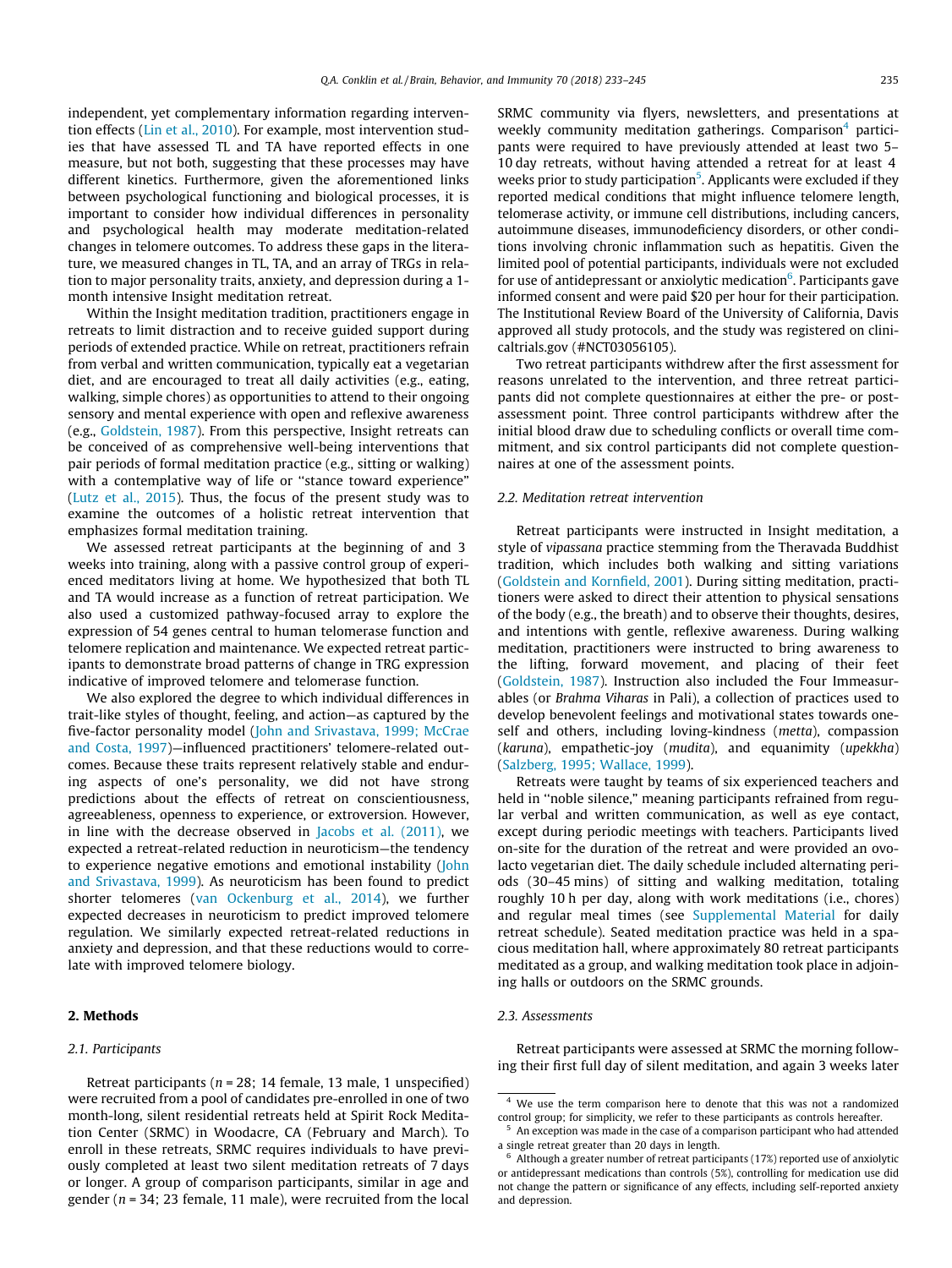(several days before ending silence). Control participants were assessed in waves from May through February of the following year, at the Anubhuti Retreat Center (Novato, CA), a similarly peaceful setting in the same geographic region. Groups of 4–12 control participants were assessed at the beginning and end of 3 week intervals, during which they maintained their normal daily routines. Retreat participants gave blood between 5:00 and 6:00 am. Control participants completed a 40-min meditation session prior to each blood collection, and gave blood between 9:00 and 10:00 am. Professional phlebotomists collected blood via antecubital venipuncture, and all participants were asked to refrain from eating for 8 h prior to the draw. Participants' weight was measured immediately before each blood collection, and their height was recorded at the second assessment. Body mass index was calculated as BMI = [Weight (lbs)  $*$  703] / Height (in)<sup>2</sup>. Following each blood collection, participants were given a packet of questionnaires, which were completed and returned to the experimenters within 36 h.

# 2.4. Blood sample preparation

Whole blood was collected in Vacutainer Cell Preparation Tubes (Becton Dickinson, Franklin Lakes, NJ) and transported at room temperature to a field lab where PBMCs were isolated by density-gradient centrifugation (Sorvall Legend) as per manufacturer's instructions (time from collection to centrifugation was less than 30 min). Cells were washed twice with Dulbecco's phosphate buffer saline and stained with Trypan Blue to count live cells using a hemocytometer. For TL measurement,  $\sim$ 1 million PBMCs per sample were pelleted and stored at  $-80$  °C. For TA assays, aliquots of 0.5 million cells were pelleted and lysed with  $1 \times$  CHAPS buffer. Extracts containing 5000 cells/ $\mu$ l were then prepared and stored at  $-80$  °C. Samples were subsequently delivered on dry ice to the University of California, San Francisco, where TA and TL were assayed in the laboratory of Dr. Elizabeth Blackburn. For gene expression, cell pellets of  $\sim$ 2 million cells were conserved in RNA Later (Sigma, St Louis, MO) and stored at  $-80$  °C, then shipped on dry ice to the University of Barcelona for RNA extraction in the laboratory of PK.

### 2.5. Telomere length measurement

Total genomic DNA was purified from PBMCs using QIAamp DNA Mini kits (QIAGEN, Cat# 51104) and stored at  $-80$  °C for batch TL measurement. The TL assay methodology was identical to that of [Lin et al. \(2010;](#page-11-0) adapted from [Cawthon, 2002, 2009\)](#page-11-0), with the exception that reaction mixes contained 1.78–12.6 ng of genomic DNA per  $11 \mu l$  reaction.

TL is expressed as  $t/s$ , the ratio of telomeric (T) to single copy (S) gene product for a particular sample. T and S values were measured in triplicate using a real-time PCR machine with a 384 tube capacity, and then averaged before calculating the t/s ratio for a given sample from a given PCR batch or 'run'. Each sample was measured in two to five runs, resulting in two to five t/s values per sample ( $M = 3.7$  values,  $SD = 1$ ), which were then adjusted for inter-assay variability between runs using a normalizing factor derived from 8 different DNA samples of control cancer cell lines. These control samples were measured in quadruplicate in each present PCR batch to derive an averaged t/s value; this value was then divided by the average t/s value for the same DNA from 10 prior PCR batches to obtain a normalizing factor. This was done for all 8 control samples and the average of these normalizing factors was used to correct the participant DNA samples to get the final t/s ratios. The inter-assay coefficient of variation was 4.7%.

[Steenstrup et al. \(2013\)](#page-12-0) have suggested that most, if not all, instances of observed telomere lengthening may be attributable

to measurement error. For instance, a common analytic approach is to measure t/s ratios two or three times per sample and to average these values to obtain a single estimate of TL. However, averaging t/s ratios may obscure inter- and intra-assay variability. To better account for these sources of error, we used a multilevel modeling approach in which raw t/s values were nested within participants and assay runs.

### 2.6. Telomerase activity measurement

TA was measured using Gel-TRAP (Telomerase Repeat Amplification Protocol) assays. Reactions were carried out according to the TRAPeze Telomerase Detection Kit (Millipore, Cat# S7700) and run on 8% polyacrylamide-8 M urea sequencing gels. Gels were then exposed to a phosphorimager plate overnight and scanned on a Typhoon 8600 Imager (GE Healthcare, Piscataway, NJ). 293 T cancer cells were used as a positive TA control and standard. TA was expressed as the equivalent number of 293 T cells and quantified using ImageQuant 5.2 software (GE Healthcare, Piscataway, NJ). Signals from product ladders were added and normalized against the signal from an internal control band for the same lane of the gel to calculate the product/internal control value. For each assay reaction, the product/internal sample value was divided by the product/internal control value from twenty 293 T cells and multiplied by 20 to obtain the final TA units, where 1 unit equals the product from one 293 T cell/10,000 immune cells. The average intra-assay variability of PBMC samples was 8% (from six samples assayed in triplicate) and the inter-assay variability of PBMC samples was 6.7% (from 24 samples assayed on two different days). For both TL and TA measurement, pre- and post-assessment samples from each participant were assayed in the same batch. Batches contained approximately equal numbers retreat and control samples, and lab personnel performing assays were blind to group status.

# 2.7. Gene expression

A list of 54 telomere-related candidate genes was curated based on existing literature indicating their mechanistic role in telomere maintenance via personal communication with Dr. Blackburn. Total RNA was extracted using the mirVana<sup> $M$ </sup> RNA Isolation Kit (Applied Biosystems) as per manufacturer's instructions. Yield, purity, and quality of RNA were determined spectrophotometrically (NanoDrop, USA) using Bioanalyzer 2100 (Agilent Technologies) capillary electrophoresis, resulting in RNA with 260/280 nm ratios above 1.9 and RNA Integrity Numbers (RIN) higher than 7.5. Random-primed cDNA synthesis starting with 0.2 µg of RNA was performed at 37 $\degree$ C using the High Capacity cDNA Archive Kit (Applied Biosystems).

Quantitative real time (q-RT) PCR was performed using a Bio-Rad CFX384 real-time PCR system and TaqMan FAM-labeled specific probes (Applied Biosystems) listed in Table S3. Duplicates were run for each sample on a 384-well plate. A pre-amplification step (Taqman PreAmp Master Mix; Applied Biosystems, Foster, CA) was performed for genes exhibiting very low levels of expression (Ctc1, Obfc1, Terf1, Tert and Xrcc2). Q-RT PCR data were analyzed with the Bio-Rad CFX Manager using the automatic setting to determine the Ct baseline and threshold. Relative expression of each gene was calculated using the  $2^{-\Delta\Delta$ Ct method after normalizing to TBP reference gene expression [\(Livak and Schmittgen, 2001\)](#page-11-0).

## 2.8. Self-report measures (Lifestyle, distress, personality)

### 2.8.1. Lifestyle profile II

Health responsibility (9 items), physical activity (8 items), nutrition (9 items), spiritual growth (9 items), interpersonal rela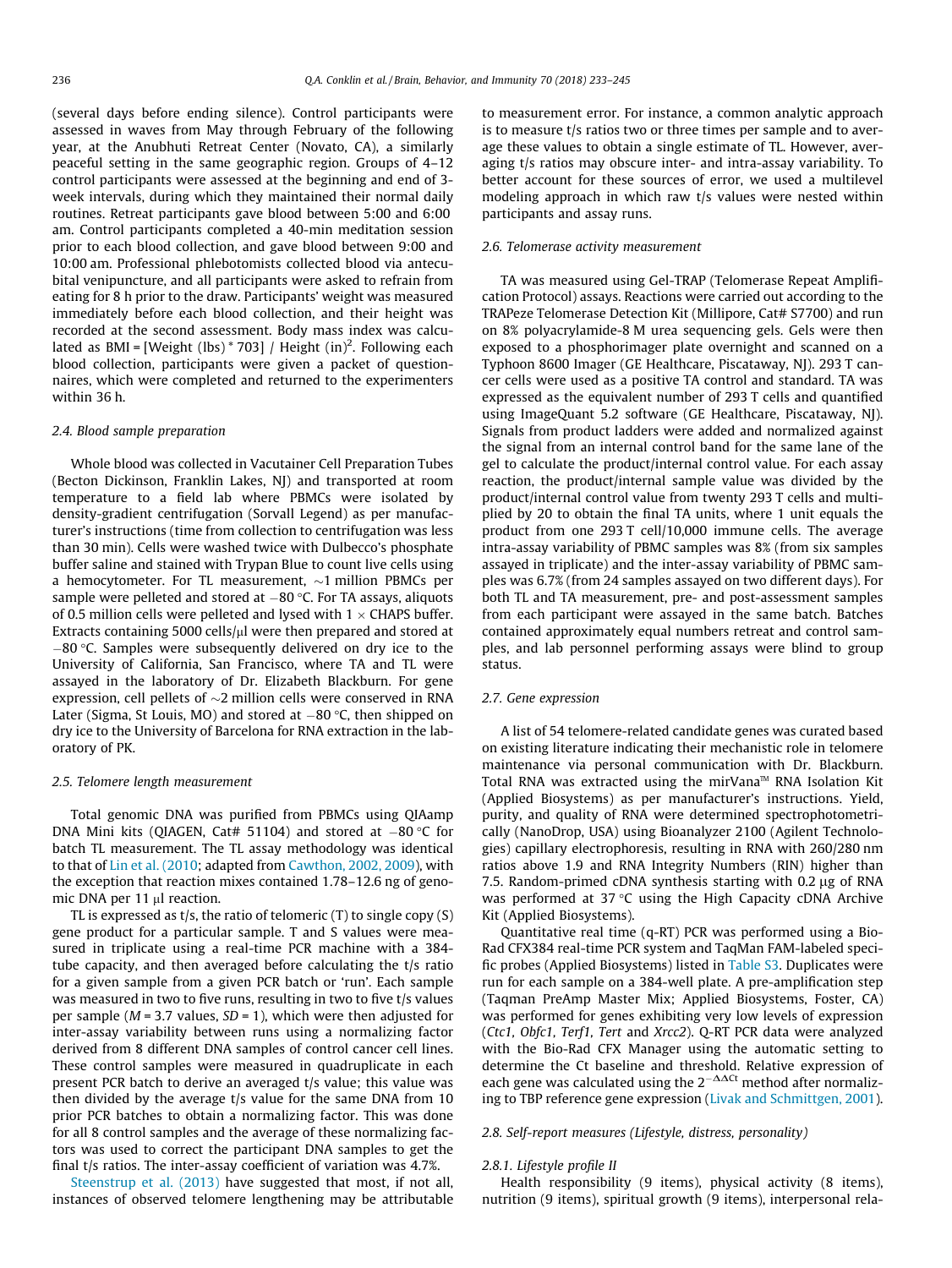tions (9 items), and stress management (8 items) were assessed with the 52-item Lifestyle Profile II ([Walker et al., 1987](#page-12-0)). Participants indicated the frequency with which they engaged in listed behaviors using a 4-point Likert-type scale ranging from ''Never" to ''Routinely." Subscale scores were averaged, with higher scores indicating more frequent engagement with a particular lifestyle factor.

### 2.8.2. State trait anxiety inventory (STAI-T)

Trait anxiety was assessed with the 10 trait items from the STAI ([Spielberger et al., 1983](#page-12-0)). Respondents indicated how they felt generally over the past month on a 4-point Likert-type scale ranging from ''Almost Never" to ''Almost Always." Responses were summed for each participant, with higher scores indicating greater trait anxiety.

## 2.8.3. Center for epidemiologic studies depression scale (CES-D)

Depression symptoms were assessed with the 20-item CES-D scale ([Radloff, 1977](#page-12-0)). Respondents indicated the frequency with which they experienced aspects of depression, such as poor appetite, restless sleep, and feeling lonely over the last month using a 4 point Likert-type scale ranging from ''Rarely or none of the time (less than 1 day each week)" to ''Most or all of the time (5–7 days each week)." Responses were summed for each participant yielding a possible range of 0–60, with higher scores indicating greater depressive symptoms.

# 2.8.4. Big five inventory (BFI)

Personality dimensions were assessed using the 44-item Big Five Inventory ([Goldberg, 1993](#page-11-0)): extraversion (8 items), agreeableness (9 items) conscientiousness (9 items), neuroticism (8 items), and openness to experience (10 items). Respondents indicated the degree to which they agreed with the items listed on a 7 point Likert-type scale from ''Strongly Disagree" to ''Strongly Agree." Subscale scores were averaged, with higher scores indicating a greater degree of a given personality dimension.

### 2.9. Statistical methods

Multilevel mixed effects models (MLMs) were used to test changes in dependent measures over time and to examine relations between self-report and cell aging measures. Models assessing changes in TL, TA, TRG expression, and self-report measures included the fixed effects of group (control =  $0$ , retreat =  $1$ ) and time ( $pre = 0$ ,  $post = 1$ ), and the interaction between group and time. Random effects for participants were included to allow for within-person dependency across assessments. Analyses assessing TL also included a random effect of assay run to account for variance common to samples run in the same batch. Because MLMs can accommodate missing data, participants who dropped from the study or were otherwise unable to complete all assessments were included in analyses.

Models were estimated with PROC MIXED in SAS Version 9.4 using restricted maximum likelihood. Significance of fixed effects was evaluated using Kenward-Roger approximated degrees of freedom reported to the nearest integer. Log-likelihood tests of change in model fit  $(-2\Delta L)$  were used to test significance of random effects. The normality of model residuals was tested using the Shapiro-Wilk test, and homogeneity of variance was assessed by comparing models assuming equal variance to those allowing for heterogeneous variance between groups and assessment points. TA and TRG expression levels were log-transformed to meet normality assumptions.

In line with prior research ([Cramer and Imaike, 2002;](#page-11-0) [Müezzinler et al., 2014, 2013; Robles-Espinoza et al., 2015;](#page-11-0) [Savolainen et al., 2015\)](#page-11-0), age, gender, and BMI were considered as covariates in statistical models of TL and TA. Age was centered at the grand mean (50.74 years), and gender centered to female (female  $= 0$ , male  $= 1$ ). In order to differentiate the effects of baseline differences in BMI from retreat-related changes in BMI, we partialed this predictor into pre-assessment BMI (centered at the grand mean,  $M = 24.16$  BMI) and change in BMI (post BMI – pre BMI). Non-significant covariates were removed from models before proceeding with further analyses.

Post-hoc mean comparisons of TL, TA, and self-report measures were adjusted using the Tukey-Kramer procedure. For analyses of TRGs, pairwise comparisons of model-estimated mean differences within each group over time (post – pre) and between groups at each assessment (retreat  $-$  control) were extracted, yielding 216 total test statistics (4 comparisons  $\times$  54 genes). The pool of resultant p-values was then subjected to false discovery rate (FDR) control of Type I error [\(Reiner et al., 2003](#page-12-0)) using the two-stage linear step-up procedure of [Benjamini et al. \(2006\).](#page-10-0) The expected proportion of false discoveries (Q) was set at .05, and observed (uncorrected) p-values are reported for all analyses.

# 3. Results

Participant demographics and lifestyle variables are reported in Table S1. Prior meditation experience variables are reported in Table S2. Groups did not differ in age, gender, BMI, or lifestyle factors at pre-assessment, nor in reported lifetime meditation experience, total number of retreats, or longest previously attended retreat (all ps > .05). Retreat participants had, however, attended significantly more days of retreat in the prior year than controls (Control  $M = 10$ , Retreat  $M = 28$ ,  $p = .016$ ). BMI decreased across assessments in retreat participants ( $\beta = -0.632$ ,  $SE = 0.13$ ,  $p <$ .0001), but not in controls. Observed means and standard deviations for TL, TA, and self-report measures are reported in [Table 1,](#page-5-0) with corresponding alpha reliability coefficients for each scale.

# 3.1. Telomere length

To characterize sources of variability in t/s ratios, we first fit an unconditional MLM with individual t/s values at level 1 crossnested within participants and assay runs at level 2. There were two to five t/s values for each participant at each assessment, totaling 445 observations. Inclusion of a random intercept for participants significantly improved model fit over the unconditional model  $[-2\Delta LL(1) = 681.2, p < .001]$ , as did the inclusion of a random intercept for assay variability  $[-2\Delta LL(1) = 73.1, p < .001]$ . The intraclass correlation coefficient (ICC) for the participant intercept was 0.86, suggesting that 86% of the total variance in t/s values was attributable to differences between individuals. The ICC for assay run indicated that 3% of the variance in t/s ratio was due to variability between assay runs, leaving 11% of the total variance attributable to unexplained within-person or within-assay factors. Although the majority of variance in t/s ratios was attributable to differences between, rather than within, individuals, assay run explained an additional 3% of variance that would otherwise contribute residual error to the data, highlighting the utility of using this modeling approach.

Next, we examined retreat-related changes in TL. There was no effect of group  $[F(1, 59) = 2.22, p = .141]$ , but there was a significant effect of time  $[F(1, 377) = 9.12, p = .003]$  and a significant interaction between group and time  $[F(1, 378) = 11.65, p < .001]$ , such that retreat participants showed an estimated increase of 0.046 units in t/s ratios across assessments  $[p < .001, 95\%$  CI (0.019, 0.072)], compared to controls. Mean comparisons affirmed a statistically significant increase of 0.043 units within the retreat group from pre- to post-assessment  $[p < .001, 95%$  CI (0.024, 0.063)], reflecting an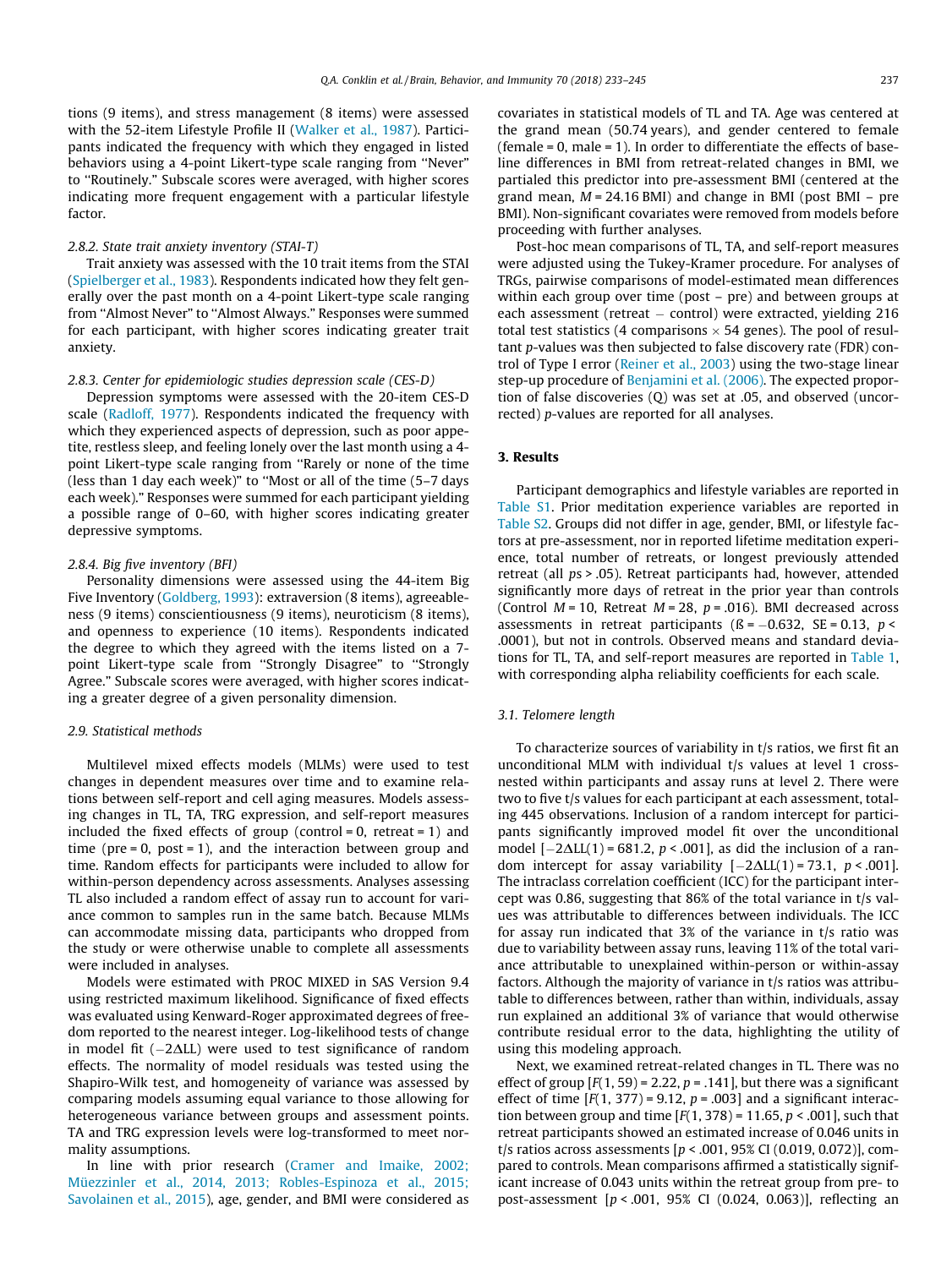#### <span id="page-5-0"></span>Table 1

|  |  |  | Descriptive statistics for telomere length, telomerase activity, and self-report measures. |
|--|--|--|--------------------------------------------------------------------------------------------|
|  |  |  |                                                                                            |
|  |  |  |                                                                                            |

|                           | Pre-assessment |     |              |                  | Post-assessment |       |                  |             |     |             |
|---------------------------|----------------|-----|--------------|------------------|-----------------|-------|------------------|-------------|-----|-------------|
|                           |                |     | Control      |                  | Retreat         |       |                  | Control     |     | Retreat     |
|                           | Alpha          | n   | Mean $(SD)$  | $\boldsymbol{n}$ | Mean $(SD)$     | Alpha | $\boldsymbol{n}$ | Mean $(SD)$ | n   | Mean $(SD)$ |
| Telomere length $(t/s)$   |                | 132 | 1.11(0.19)   | 106              | 1.16(0.24)      |       | 110              | 1.10(0.19)  | 106 | 1.22(0.27)  |
| Telomerase activity (ln)  |                | 32  | 10.57 (7.86) | 28               | 8.26(6.73)      |       | 27               | 9.09(7.73)  | 26  | 6.21(3.08)  |
| Personality (BFI; 1-7)    |                |     |              |                  |                 |       |                  |             |     |             |
| Neuroticism               | 0.90           | 30  | 3.4(1.4)     | 26               | 3.6(1.2)        | 0.89  | 27               | 3.1(1.4)    | 25  | 3.5(1.1)    |
| Agreeableness             | 0.71           | 30  | 5.2(0.9)     | 26               | 5.5(0.5)        | 0.77  | 27               | 5.4(0.9)    | 25  | 5.7(0.6)    |
| Conscientiousness         | 0.85           | 30  | 5.5(1.0)     | 26               | 5.5(1.0)        | 0.86  | 27               | 5.3(1.0)    | 25  | 5.6(09)     |
| <b>Openness</b>           | 0.80           | 30  | 5.5(0.8)     | 26               | 5.5(0.7)        | 0.78  | 27               | 5.6(0.8)    | 25  | 5.6(0.8)    |
| Extraversion              | 0.81           | 30  | 4.5(1.1)     | 26               | 4.3(1.0)        | 0.79  | 27               | 4.6(0.8)    | 25  | 4.3(1.0)    |
| Trait anxiety (STAI; 1-4) | 0.94           | 30  | 38.3 (11.3)  | 28               | 38.2(9.4)       | 0.94  | 27               | 38.0 (12.0) | 25  | 35.2(6.7)   |
| Depression (CES-D; 0-3)   | 0.89           | 30  | 13.0(9.1)    | 27               | 13.5(8.4)       | 0.88  | 27               | 13.9(11.1)  | 25  | 13.5(6.9)   |

Note: For telomere length, n corresponds to the number of t/s values (across runs) used in multilevel analyses; for all other measures n corresponds to the number of participants. The number of participants for telomere length is equivalent to the number of subjects for whom telomerase values are available at each assessment. Converting t/s ratios to base pairs [bp = 3274 + 2413  $*(t/s)$ ] and then dividing by 1000 yields the following mean estimates in kilo base pairs (kbp): Control = 5.95 kbp at pre-assessment and 5.93 kbp at post-assessment; Retreat = 6.07 kbp at pre-assessment and 6.22 kbp at post-assessment.

apparent increase in TL of approximately 104.2 base pairs  $(bp)^7$ . There was no change in controls (all  $ps > .05$ ), and no significant difference between groups at either assessment. Finally, we examined the effects of person-level covariates on t/s ratios. Age, gender, and BMI (change and baseline) each predicted TL when entered separately into the model (see Table S4 for model parameters). However, BMI was not a significant predictor of t/s ratios when BMI and gender were both included as predictors; thus, the final model assessing TL included only age and gender as covariates (see Base Model in Table S5). Parameter estimates indicated that each year of age corresponded to a decrease in TL of  $-0.009$  units  $[p < .001, 95\%$  CI ( $-0.013$ ,  $-0.006$ ], and that male TL was, on average,  $-0.135$  units [p = .001, 95% CI  $(-0.214, -0.055)$ ] shorter than females, consistent with other studies ([Gardner et al., 2014; Robles-Espinoza et al., 2015](#page-11-0)). Importantly, the interaction between group and time remained significant after controlling for covariates in this model  $[F(1, 372) = 12.89$ ,  $p < .001$ ].

#### 3.2. Telomerase activity

Contrary to our hypotheses, there was no significant effect of time  $[F(1, 57) = 2.59, p = .113]$  or interaction between group and time  $[F(1, 57)$  < 0.01, p = .975] on TA. We did observe a significant main effect of group  $[F(1, 60) = 4.76, p = .033]$ , such that the control group had higher levels of TA across assessments (Fig. 1); however, post-hoc comparisons indicated that the difference between groups was not significant at either assessment (ps > .05). Neither age  $[S = -0.002, 95\% \text{ CI } (-0.013, 0.008)]$  nor gender  $[S = 0.073,$ 95% CI  $(-0.199, 0.345)$ ] significantly predicted TA when covariates were included in the model. Similarly, neither pre-assessment BMI  $[S = -0.007, 95\% \text{ CI } (-0.042, 0.03)]$  nor change in BMI  $[S = 0.251,$ 95% CI  $(-0.031, 0.534)$ ] predicted TA; however when included, these predictors eliminated the previously observed group difference.

# 3.3. Relations between telomerase activity, telomere length, and retreat experience

In line with previous studies ([Lin et al., 2016, 2010](#page-11-0)), TL and TA were not significantly correlated at either pre-  $[r(58) = .17,$  $p = .198$ ] or post-assessment  $[r(51) = -.19, p = .163]$  in the overall



Fig. 1. Change in telomere length and telomerase by group. Error bars represent standard error.

sample. Changes in TA were also uncorrelated with changes in TL across assessments  $[r(49) = .09, p = .545]$ . However, baseline TA was negatively correlated with changes in TL across assessments, such that lower TA at pre-assessment was associated with greater increases in TL across groups  $[r(52) = -.28, p = .043)$ . This correlation was significant in retreat participants when considered separately  $[r(24) = -.41, p = .038]$ , but not in controls  $[r(26) = -.12,$  $p = .552$ ]. To further characterize this relationship, we entered TA, time, and the interaction between TA and time into a model predicting TL in retreat participants only, with age and gender included as covariates. This model revealed a significant interaction between TA and time  $[F(1, 167) = 10.63, p = .001]$ . According to simple slope estimates, retreat participants with baseline TA levels at the retreat-group mean  $\lceil \beta = 0.045, 95\% \text{ CI}$  (0.025, 0.065)] or 1 SD below the retreat-group mean  $\lceil \beta = 0.091, 95\% \text{ CI}$ (0.059, 0.123)] were estimated to have significant increases in TL across assessments.

We also explored relations between TA, TL, and retreat participants' reports of practice engagement during the retreat intervention (see Supplemental Material for a full description of practice engagement measures, and supplemental correlations with lifetime meditation experience variables). Changes in TL were positively correlated with retreat participants' reports of how diligently they felt they had practiced in relation to their peers [Spearman  $r_s(22) = .42$ ,  $p = .039$ ], whereas TA levels at postassessment—but not changes in TA—were negatively correlated with reports of practice diligence  $[r_s(22) = -.57, p = .003]$ . TA at post-assessment was also negatively correlated with retreat participants' estimates of the number of hours they had spent meditating during retreat  $[r(23) = -.43, p = .033]$ .

<sup>&</sup>lt;sup>7</sup> The formula bp = 3274 + 2413  $*(t/s)$  was used to convert t/s ratios to base pairs (72), which was derived from a direct comparison of qPCR t/s ratios and Southern blot analyses performed in the lab of Dr. Blackburn on a set of DNA samples from cultured human fibroblasts.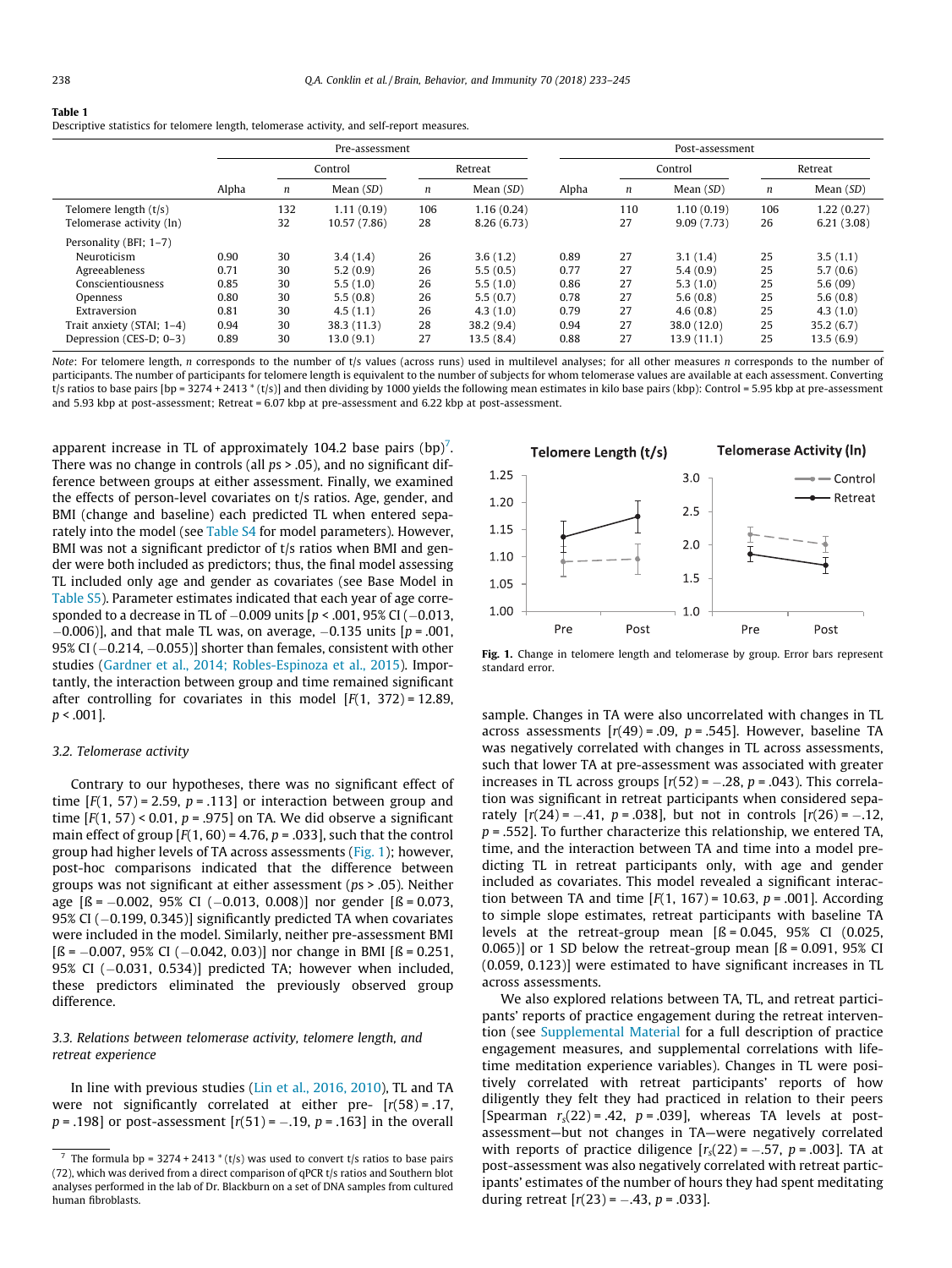#### 3.4. Telomere-related genes

To explore molecular mechanisms underlying patterns of TL and TA, we investigated retreat-related changes in 54 candidate genes. Significant model-estimated pairwise comparisons and resultant p-values are presented in [Table 2](#page-7-0); non-significant gene results are presented in Table S6. Significance was evaluated at an FDR threshold of .018 across all tests; p-values below this threshold are interpreted as discoveries.

Retreat participation appeared to impact group differences in gene expression across assessments: of the 54 candidate genes, only six (11%) showed group differences at pre-assessment (Cct2, Cct4, Terf1, Terf2, Upf3b, Xrn1), whereas 24 (44%) showed group differences at post-assessment (see [Table 2\)](#page-7-0). The retreat group exhibited significant changes in 17 genes (31%) that did not differ between groups at pre-assessment. Of this subset, Atrip, Cct1, Cct6, Gar1, and Hnrnpa1 showed increased expression levels in retreat participants but not controls, whereas Nabp1, Pot1, Wrap53, Xrcc3, and Xrcc4 showed decreases in retreat participants only. Seven genes showed changes in both groups: Cct1 and Nabp2 increased in retreat participants but decreased in controls; Upf1 decreased in both groups, with significantly lower expression in retreat participants at post; and Atmin, Nhp2, Tep1, and Tinf2 changed in both groups, but did not differ at post-assessment.

An additional 11 genes (Atm, Atr, Atrx, Cct2, Cct7, Cct8, Dkc1, Obfc1, Upf3a, Xrcc6, Xrcc6bp1) showed decreased expression levels in controls only. Significant group differences were observed at postassessment for eight of these genes. Of these, only Cct2 showed a significant group difference at pre-assessment. There were no significant changes in the remaining 28 genes for either group.

#### 3.5. Self-report measures

We assessed changes in self-report measures across groups and assessments, observing significant group by time interactions for trait anxiety  $[F(1,51) = 5.18, p = .027; Fig. S1]$  and conscientiousness  $[F(1,48) = 11.43, p = .001, Fig. S2]$  only. Post-hoc comparisons revealed a significant decrease in trait anxiety  $\sqrt{B} = -3.79$ , 95% CI  $(-7.24, -0.34)$ ] and an increase in conscientiousness  $\lceil \beta \rceil = 0.26$ , 95% CI (0.05, 0.48)] in the retreat group, but no changes in controls and no significant differences between groups at either assessment (all  $ps > .05$ ). There were also significant main effects of time for neuroticism  $[F(1,49 = 6.49, p = .014]$  and agreeableness  $[F(1,51) =$ 4.07, p = .05]. Neuroticism decreased  $\beta$  = -0.21, 95% CI (-0.38,  $-0.04$ ] whereas agreeableness increased [ß = 0.29, 95% CI (0.001, 0.27)] in both groups from pre- to post-assessment (Fig. S2). No significant effects were observed for openness, extraversion, or depression (all  $ps > .05$ ).

# 3.6. Relations of self-report measures to telomere length and telomerase activity

Inspection of individual change scores revealed substantial variability in the magnitude of TL changes (Fig. S3). To better characterize these individual differences, we fit a series of models assessing relations of self-reported personality factors, anxiety, and depression with TL and TA.

We first assessed the main effects of self-report variables in predicting TL overall (i.e., across assessments and groups). Each selfreport predictor was added to a separate model including fixed effects of group, time, and the group by time interaction, with age and gender as covariates (Table S5). Anxiety  $\lceil \beta = -0.002, 95\% \rceil$ CI ( $-0.004$ ,  $-0.001$ )] and depression  $\beta = -0.002$ , 95% CI ( $-0.005$ ,  $-0.0002$ ] each significantly predicted TL, with higher levels relating to shorter TL. There was a similar, yet non-significant, effect of neuroticism  $\left[\beta = -0.019, 95\% \text{ CI } (-0.039, 0.001)\right]$ . No effects were observed for agreeableness, openness, conscientiousness, or extraversion.

Next, we assessed whether self-report measures interacted with group and time to predict TL. Significant three-way interactions were found for neuroticism, agreeableness, and openness (Table S5). To interpret these interactions, we estimated simple slopes at 1 SD below and 1 SD above the self-report mean for each significant interaction. As shown in [Fig. 2,](#page-8-0) model estimates indicated greater TL increases in retreat participants 1 SD above the mean in neuroticism [ß = 0.094, 95% CI (0.052, 0.136)] or 1 SD below the mean in agreeableness  $[S = 0.138, 95\% \text{ CI } (0.081,$ 0.194)]. By contrast, estimates indicated little change in TL for individuals 1 SD below the mean in neuroticism  $\lceil \beta = -0.018, 95\% \text{ CI}$  $(-0.068, 0.033)$ ] or above the mean in agreeableness  $[S = -0.009,$ 95% CI  $(-0.054, 0.036)$ ]. Model estimates also indicated telomere lengthening in retreat participants who were 1 SD above the mean in openness  $\left[$   $\beta$  = 0.077, 95% CI (0.035, 0.119)]-but shortening in controls  $\left[\beta = -0.040, 95\% \text{ CI } (-0.077, -0.003)\right]$ .

Parallel analyses were conducted with TA as the outcome variable. In these models, no psychological variable predicted TA as a main effect. When interaction effects were added, we observed significant two-way interactions between neuroticism and group  $[F(1,69) = 7.45, p = .008]$  and neuroticism and time  $[F(1,49) = 11.01, p = .008]$  $p = .002$ ], but a non-significant three-way interaction between neuroticism, group, and time  $[F(1,49) = 3.27, p = .077]$ . Simple slopes, depicted in Fig. S4, show a significant decline in TA from pre- to post-assessment in retreat participants 1 SD below the mean in neuroticism  $[R = -0.780, 95\% \text{ CI } (-1.334, -0.226)]$ . For participants 1 SD above the mean in neuroticism, estimates indicated that retreat participants had significantly lower TA at pre-assessment  $\begin{bmatrix} G = -0.703, 95\% \text{ CI } (-1.286, -0.131) \end{bmatrix}$ , but did not significantly differ from controls at post-assessment. Thus, retreat participants who entered retreat low in neuroticism seem to have decreased in TA, while those higher in neuroticism seem to have shown a subtle increase, which is logically consistent with the pattern of observed telomere results.

These analyses suggest that both agreeableness and openness moderate retreat-related changes in TL, while neuroticism appears to moderate changes in both TL and TA. However, because these models included self-report variables as time-varying predictors, we could not differentiate whether changes in TL or TA were driven by interindividual differences in baseline personality measures, or by intraindividual changes across retreat. Therefore, for each self-report index, we partialed baseline self-report values (preassessment scores, centered at the grand mean) from changes in self-report (post – pre difference scores). We then entered these new variables as predictors in models of changes in TL or TA (post – pre difference scores) for retreat participants only. A significance criterion of .025 was used to adjust for potential inflation of Type I error that can result from using dependent baseline and change scores as simultaneous predictors.

Baseline neuroticism  $[F(1, 21) = 9.80, p = .005]$  and agreeableness  $[F(1,21) = 9.51, p = .006]$  each significantly predicted change in TL across retreat. Neuroticism was positively related to change in TL: individuals who entered retreat with higher neuroticism scores showed greater increases in TL across retreat [\(Table 3;](#page-8-0) Fig. S5, top). This finding does not appear to be the result of a floor effect—wherein individuals higher in neuroticism had greater room for improvement due to shorter telomeres at baseline—as neuroticism and TL were unrelated at pre-assessment  $[r(24) = -0.23, p = .263]$ . Baseline neuroticism was also positively related to changes in TA across retreat  $[F(1, 21) = 10.47, p = .004;$ [Table 3](#page-8-0)], consistent with the patterns observed in Fig. S4. Baseline agreeableness, on the other hand, was negatively related to changes in TL, such that participants who entered retreat with lower agreeableness scores were more likely to show increased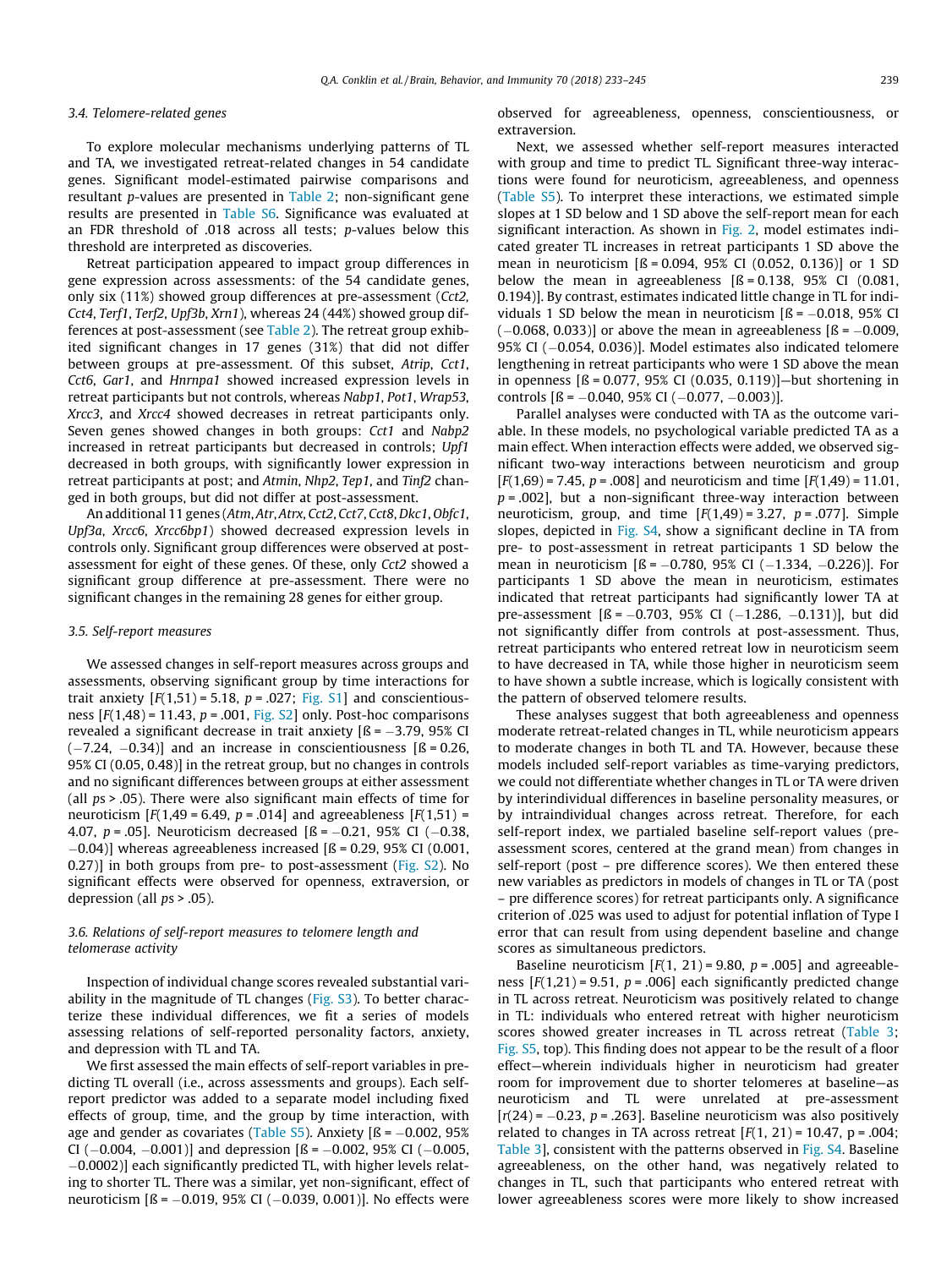#### <span id="page-7-0"></span>Table 2

Estimated mean differences in gene expression by group and assessment: significant discoveries.

| Group difference<br>Time (Post - Pre)<br>Group<br>Time (Post - Pre)<br>Group (Control - Retreat)<br>Change over time<br>(Control -<br>Retreat)<br>Control<br>Control<br>Pre<br>Post<br>Pre<br>Post<br>Retreat<br>Retreat<br>.692<br>R <sub>1</sub><br>.011<br>.054<br>.222<br>0.412(0.157)<br>0.276(0.140)<br>$-0.059(0.148)$<br>Atrip<br>$-0.194(0.158)$<br>.003<br>< 0.01<br>R <sub>1</sub><br>Post $(R > C)$<br>.609<br>.139<br>0.259(0.082)<br>0.039(0.076)<br>Cct1<br>$-0.121(0.081)$<br>$-0.341(0.086)$<br>$R \uparrow$<br>Post $(R > C)$<br>.389<br>Cct <sub>6</sub><br>< .001<br>.052<br>.001<br>0.605(0.138)<br>0.252(0.127)<br>$-0.118(0.137)$<br>$-0.471(0.144)$<br>R <sub>1</sub><br>.010<br>.028<br>.588<br>.247<br>Gar1<br>0.429(0.160)<br>0.322(0.143)<br>$-0.083(0.154)$<br>$-0.190(0.163)$<br>.022<br>R <sub>1</sub><br>.005<br>.021<br>.085<br>0.518(0.179)<br>0.394(0.165)<br>$-0.309(0.178)$<br>$-0.434(0.187)$<br>Hnrnpa1<br>< .001<br>.857<br>.233<br>Atmin<br>$R\uparrow$ , C $\uparrow$<br>.006<br>0.725(0.202)<br>0.513(0.181)<br>$-0.035(0.194)$<br>$-0.248(0.207)$<br>$R\uparrow$ , $C\uparrow$<br>.004<br>.005<br>.399<br>.244<br>$-0.094(0.111)$<br>Nhp <sub>2</sub><br>0.353(0.119)<br>0.309(0.106)<br>$-0.139(0.118)$<br>.012<br>.002<br>Ctc1<br>$R\uparrow$ , $C\downarrow$<br>Post $(R > C)$<br>.016<br>.197<br>0.425(0.164)<br>$-0.364(0.147)$<br>0.222(0.171)<br>$-0.567(0.178)$<br>.002<br>< .001<br>$R\uparrow$ , $C\downarrow$<br>Post $(R > C)$<br>< 0.01<br>.112<br>0.157(0.050)<br>$-0.142(0.088)$<br>Nabp2<br>$-0.172(0.046)$<br>$-0.471(0.090)$<br>.075<br>.442<br>< 0.01<br>$R\downarrow$<br>Post $(C > R)$<br>< .001<br>$-0.257(0.036)$<br>$-0.061(0.034)$<br>0.038(0.049)<br>0.233(0.050)<br>Nabp1<br>.931<br>Pot1<br>$R\downarrow$<br>.017<br>.036<br>.670<br>$-0.097(0.045)$<br>0.023(0.054)<br>$-0.124(0.050)$<br>$-0.004(0.050)$<br>.006<br>.842<br>$R \downarrow$<br>.057<br>.495<br>Wrap53<br>$-0.176(0.061)$<br>$-0.106(0.055)$<br>$-0.015(0.076)$<br>0.055(0.080)<br>$R\downarrow$<br>.017<br>.023<br>.577<br>.796<br>Xrcc3<br>$-0.123(0.050)$<br>$-0.104(0.045)$<br>$-0.036(0.065)$<br>$-0.018(0.068)$<br>$R\downarrow$<br>< .001<br>.242<br>Xrcc4<br>Post $(C > R)$<br>.443<br>.014<br>$-0.070(0.060)$<br>0.156(0.063)<br>$-0.188(0.053)$<br>0.038(0.049)<br>.003<br>.746<br>.437<br>$R\downarrow$ , $C\downarrow$<br>.008<br>$-0.138(0.045)$<br>$-0.112(0.040)$<br>0.017(0.054)<br>0.044(0.057)<br>Tep1 |
|------------------------------------------------------------------------------------------------------------------------------------------------------------------------------------------------------------------------------------------------------------------------------------------------------------------------------------------------------------------------------------------------------------------------------------------------------------------------------------------------------------------------------------------------------------------------------------------------------------------------------------------------------------------------------------------------------------------------------------------------------------------------------------------------------------------------------------------------------------------------------------------------------------------------------------------------------------------------------------------------------------------------------------------------------------------------------------------------------------------------------------------------------------------------------------------------------------------------------------------------------------------------------------------------------------------------------------------------------------------------------------------------------------------------------------------------------------------------------------------------------------------------------------------------------------------------------------------------------------------------------------------------------------------------------------------------------------------------------------------------------------------------------------------------------------------------------------------------------------------------------------------------------------------------------------------------------------------------------------------------------------------------------------------------------------------------------------------------------------------------------------------------------------------------------------------------------------------------------------------------------------------------------------------------------------------------------------------------------------------------------------------------------------------------------------------------------------------|
|                                                                                                                                                                                                                                                                                                                                                                                                                                                                                                                                                                                                                                                                                                                                                                                                                                                                                                                                                                                                                                                                                                                                                                                                                                                                                                                                                                                                                                                                                                                                                                                                                                                                                                                                                                                                                                                                                                                                                                                                                                                                                                                                                                                                                                                                                                                                                                                                                                                                  |
|                                                                                                                                                                                                                                                                                                                                                                                                                                                                                                                                                                                                                                                                                                                                                                                                                                                                                                                                                                                                                                                                                                                                                                                                                                                                                                                                                                                                                                                                                                                                                                                                                                                                                                                                                                                                                                                                                                                                                                                                                                                                                                                                                                                                                                                                                                                                                                                                                                                                  |
|                                                                                                                                                                                                                                                                                                                                                                                                                                                                                                                                                                                                                                                                                                                                                                                                                                                                                                                                                                                                                                                                                                                                                                                                                                                                                                                                                                                                                                                                                                                                                                                                                                                                                                                                                                                                                                                                                                                                                                                                                                                                                                                                                                                                                                                                                                                                                                                                                                                                  |
|                                                                                                                                                                                                                                                                                                                                                                                                                                                                                                                                                                                                                                                                                                                                                                                                                                                                                                                                                                                                                                                                                                                                                                                                                                                                                                                                                                                                                                                                                                                                                                                                                                                                                                                                                                                                                                                                                                                                                                                                                                                                                                                                                                                                                                                                                                                                                                                                                                                                  |
|                                                                                                                                                                                                                                                                                                                                                                                                                                                                                                                                                                                                                                                                                                                                                                                                                                                                                                                                                                                                                                                                                                                                                                                                                                                                                                                                                                                                                                                                                                                                                                                                                                                                                                                                                                                                                                                                                                                                                                                                                                                                                                                                                                                                                                                                                                                                                                                                                                                                  |
|                                                                                                                                                                                                                                                                                                                                                                                                                                                                                                                                                                                                                                                                                                                                                                                                                                                                                                                                                                                                                                                                                                                                                                                                                                                                                                                                                                                                                                                                                                                                                                                                                                                                                                                                                                                                                                                                                                                                                                                                                                                                                                                                                                                                                                                                                                                                                                                                                                                                  |
|                                                                                                                                                                                                                                                                                                                                                                                                                                                                                                                                                                                                                                                                                                                                                                                                                                                                                                                                                                                                                                                                                                                                                                                                                                                                                                                                                                                                                                                                                                                                                                                                                                                                                                                                                                                                                                                                                                                                                                                                                                                                                                                                                                                                                                                                                                                                                                                                                                                                  |
|                                                                                                                                                                                                                                                                                                                                                                                                                                                                                                                                                                                                                                                                                                                                                                                                                                                                                                                                                                                                                                                                                                                                                                                                                                                                                                                                                                                                                                                                                                                                                                                                                                                                                                                                                                                                                                                                                                                                                                                                                                                                                                                                                                                                                                                                                                                                                                                                                                                                  |
|                                                                                                                                                                                                                                                                                                                                                                                                                                                                                                                                                                                                                                                                                                                                                                                                                                                                                                                                                                                                                                                                                                                                                                                                                                                                                                                                                                                                                                                                                                                                                                                                                                                                                                                                                                                                                                                                                                                                                                                                                                                                                                                                                                                                                                                                                                                                                                                                                                                                  |
|                                                                                                                                                                                                                                                                                                                                                                                                                                                                                                                                                                                                                                                                                                                                                                                                                                                                                                                                                                                                                                                                                                                                                                                                                                                                                                                                                                                                                                                                                                                                                                                                                                                                                                                                                                                                                                                                                                                                                                                                                                                                                                                                                                                                                                                                                                                                                                                                                                                                  |
|                                                                                                                                                                                                                                                                                                                                                                                                                                                                                                                                                                                                                                                                                                                                                                                                                                                                                                                                                                                                                                                                                                                                                                                                                                                                                                                                                                                                                                                                                                                                                                                                                                                                                                                                                                                                                                                                                                                                                                                                                                                                                                                                                                                                                                                                                                                                                                                                                                                                  |
|                                                                                                                                                                                                                                                                                                                                                                                                                                                                                                                                                                                                                                                                                                                                                                                                                                                                                                                                                                                                                                                                                                                                                                                                                                                                                                                                                                                                                                                                                                                                                                                                                                                                                                                                                                                                                                                                                                                                                                                                                                                                                                                                                                                                                                                                                                                                                                                                                                                                  |
|                                                                                                                                                                                                                                                                                                                                                                                                                                                                                                                                                                                                                                                                                                                                                                                                                                                                                                                                                                                                                                                                                                                                                                                                                                                                                                                                                                                                                                                                                                                                                                                                                                                                                                                                                                                                                                                                                                                                                                                                                                                                                                                                                                                                                                                                                                                                                                                                                                                                  |
|                                                                                                                                                                                                                                                                                                                                                                                                                                                                                                                                                                                                                                                                                                                                                                                                                                                                                                                                                                                                                                                                                                                                                                                                                                                                                                                                                                                                                                                                                                                                                                                                                                                                                                                                                                                                                                                                                                                                                                                                                                                                                                                                                                                                                                                                                                                                                                                                                                                                  |
|                                                                                                                                                                                                                                                                                                                                                                                                                                                                                                                                                                                                                                                                                                                                                                                                                                                                                                                                                                                                                                                                                                                                                                                                                                                                                                                                                                                                                                                                                                                                                                                                                                                                                                                                                                                                                                                                                                                                                                                                                                                                                                                                                                                                                                                                                                                                                                                                                                                                  |
|                                                                                                                                                                                                                                                                                                                                                                                                                                                                                                                                                                                                                                                                                                                                                                                                                                                                                                                                                                                                                                                                                                                                                                                                                                                                                                                                                                                                                                                                                                                                                                                                                                                                                                                                                                                                                                                                                                                                                                                                                                                                                                                                                                                                                                                                                                                                                                                                                                                                  |
|                                                                                                                                                                                                                                                                                                                                                                                                                                                                                                                                                                                                                                                                                                                                                                                                                                                                                                                                                                                                                                                                                                                                                                                                                                                                                                                                                                                                                                                                                                                                                                                                                                                                                                                                                                                                                                                                                                                                                                                                                                                                                                                                                                                                                                                                                                                                                                                                                                                                  |
| .006<br>.016<br>.588<br>.993<br>Tinf <sub>2</sub><br>$R\downarrow$ , $C\downarrow$<br>$-0.131(0.046)$<br>$-0.103(0.041)$<br>$-0.027(0.050)$<br>0.000(0.053)                                                                                                                                                                                                                                                                                                                                                                                                                                                                                                                                                                                                                                                                                                                                                                                                                                                                                                                                                                                                                                                                                                                                                                                                                                                                                                                                                                                                                                                                                                                                                                                                                                                                                                                                                                                                                                                                                                                                                                                                                                                                                                                                                                                                                                                                                                      |
| $R\downarrow$ , $C\downarrow$<br>Post $(R > C)$<br>.011<br>< 0.01<br>.282<br>.006<br>$-0.117(0.044)$<br>$-0.209(0.041)$<br>Upf1<br>$-0.054(0.050)$<br>$-0.146(0.053)$                                                                                                                                                                                                                                                                                                                                                                                                                                                                                                                                                                                                                                                                                                                                                                                                                                                                                                                                                                                                                                                                                                                                                                                                                                                                                                                                                                                                                                                                                                                                                                                                                                                                                                                                                                                                                                                                                                                                                                                                                                                                                                                                                                                                                                                                                            |
| .247<br>Post $(R > C)$<br>.132<br>.004<br>< 0.001<br>0.086(0.056)<br>$-0.157(0.052)$<br>$-0.069(0.060)$<br>$-0.313(0.063)$<br>Atm<br>$C \downarrow$                                                                                                                                                                                                                                                                                                                                                                                                                                                                                                                                                                                                                                                                                                                                                                                                                                                                                                                                                                                                                                                                                                                                                                                                                                                                                                                                                                                                                                                                                                                                                                                                                                                                                                                                                                                                                                                                                                                                                                                                                                                                                                                                                                                                                                                                                                              |
| .078<br>.965<br>.003<br>$C \downarrow$<br>Post $(R > C)$<br>.014<br>0.064(0.035)<br>$-0.083(0.033)$<br>0.002(0.045)<br>Atr<br>$-0.145(0.047)$                                                                                                                                                                                                                                                                                                                                                                                                                                                                                                                                                                                                                                                                                                                                                                                                                                                                                                                                                                                                                                                                                                                                                                                                                                                                                                                                                                                                                                                                                                                                                                                                                                                                                                                                                                                                                                                                                                                                                                                                                                                                                                                                                                                                                                                                                                                    |
| $C \downarrow$<br>.559<br>.001<br>.489<br>.013<br>$-0.023(0.039)$<br>Post $(R > C)$<br>$-0.124(0.036)$<br>$-0.036(0.052)$<br>$-0.138(0.054)$<br>Atrx                                                                                                                                                                                                                                                                                                                                                                                                                                                                                                                                                                                                                                                                                                                                                                                                                                                                                                                                                                                                                                                                                                                                                                                                                                                                                                                                                                                                                                                                                                                                                                                                                                                                                                                                                                                                                                                                                                                                                                                                                                                                                                                                                                                                                                                                                                             |
| .268<br>.012<br>.003<br>< 0.01<br>Cct2<br>$C \downarrow$<br>Both $(R > C)$<br>0.059(0.053)<br>$-0.127(0.049)$<br>$-0.186(0.061)$<br>$-0.373(0.063)$                                                                                                                                                                                                                                                                                                                                                                                                                                                                                                                                                                                                                                                                                                                                                                                                                                                                                                                                                                                                                                                                                                                                                                                                                                                                                                                                                                                                                                                                                                                                                                                                                                                                                                                                                                                                                                                                                                                                                                                                                                                                                                                                                                                                                                                                                                              |
| .282<br>< 0.01<br>$C \downarrow$<br>Post $(R > C)$<br>.163<br>.005<br>0.089(0.063)<br>$-0.167(0.058)$<br>Cct7<br>$-0.068(0.063)$<br>$-0.324(0.066)$                                                                                                                                                                                                                                                                                                                                                                                                                                                                                                                                                                                                                                                                                                                                                                                                                                                                                                                                                                                                                                                                                                                                                                                                                                                                                                                                                                                                                                                                                                                                                                                                                                                                                                                                                                                                                                                                                                                                                                                                                                                                                                                                                                                                                                                                                                              |
| $C \downarrow$<br>.235<br>.003<br>.106<br>< 0.01<br>$-0.386(0.093)$<br>Cct8<br>Post $(R > C)$<br>0.071(0.059)<br>$-0.167(0.055)$<br>$-0.148(0.091)$                                                                                                                                                                                                                                                                                                                                                                                                                                                                                                                                                                                                                                                                                                                                                                                                                                                                                                                                                                                                                                                                                                                                                                                                                                                                                                                                                                                                                                                                                                                                                                                                                                                                                                                                                                                                                                                                                                                                                                                                                                                                                                                                                                                                                                                                                                              |
| .512<br>.086<br>Dkc1<br>$C \downarrow$<br>< 0.001<br>.430<br>$-0.027(0.041)$<br>$-0.143(0.037)$<br>0.035(0.044)<br>$-0.081(0.047)$                                                                                                                                                                                                                                                                                                                                                                                                                                                                                                                                                                                                                                                                                                                                                                                                                                                                                                                                                                                                                                                                                                                                                                                                                                                                                                                                                                                                                                                                                                                                                                                                                                                                                                                                                                                                                                                                                                                                                                                                                                                                                                                                                                                                                                                                                                                               |
| Post $(R > C)$<br>.044<br>.017<br>.069<br>.013<br>Obfc1<br>$C \downarrow$<br>0.204(0.099)<br>$-0.220(0.089)$<br>0.175(0.095)<br>$-0.249(0.099)$                                                                                                                                                                                                                                                                                                                                                                                                                                                                                                                                                                                                                                                                                                                                                                                                                                                                                                                                                                                                                                                                                                                                                                                                                                                                                                                                                                                                                                                                                                                                                                                                                                                                                                                                                                                                                                                                                                                                                                                                                                                                                                                                                                                                                                                                                                                  |
| $C \downarrow$<br>.204<br>< 0.01<br>.992<br>.034<br>Upf3a<br>$-0.096(0.075)$<br>$-0.323(0.069)$<br>$-0.001(0.102)$<br>$-0.228(0.106)$                                                                                                                                                                                                                                                                                                                                                                                                                                                                                                                                                                                                                                                                                                                                                                                                                                                                                                                                                                                                                                                                                                                                                                                                                                                                                                                                                                                                                                                                                                                                                                                                                                                                                                                                                                                                                                                                                                                                                                                                                                                                                                                                                                                                                                                                                                                            |
| .361<br>< 0.01<br>.557<br>< 0.01<br>Xrcc <sub>6</sub><br>$C \downarrow$<br>Post $(R > C)$<br>0.039(0.042)<br>$-0.137(0.039)$<br>$-0.029(0.049)$<br>$-0.205(0.051)$                                                                                                                                                                                                                                                                                                                                                                                                                                                                                                                                                                                                                                                                                                                                                                                                                                                                                                                                                                                                                                                                                                                                                                                                                                                                                                                                                                                                                                                                                                                                                                                                                                                                                                                                                                                                                                                                                                                                                                                                                                                                                                                                                                                                                                                                                               |
| $C \downarrow$<br>.815<br>< 0.01<br>.636<br>.023<br>Xrcc6bp1<br>$-0.011(0.045)$<br>$-0.247(0.042)$<br>0.039(0.083)<br>$-0.197(0.085)$                                                                                                                                                                                                                                                                                                                                                                                                                                                                                                                                                                                                                                                                                                                                                                                                                                                                                                                                                                                                                                                                                                                                                                                                                                                                                                                                                                                                                                                                                                                                                                                                                                                                                                                                                                                                                                                                                                                                                                                                                                                                                                                                                                                                                                                                                                                            |
| .033<br>.053<br>< 0.01<br>Cct3<br>Post $(R > C)$<br>.061<br>0.143(0.065)<br>$-0.116(0.060)$<br>$-0.159(0.081)$<br>$-0.418(0.085)$                                                                                                                                                                                                                                                                                                                                                                                                                                                                                                                                                                                                                                                                                                                                                                                                                                                                                                                                                                                                                                                                                                                                                                                                                                                                                                                                                                                                                                                                                                                                                                                                                                                                                                                                                                                                                                                                                                                                                                                                                                                                                                                                                                                                                                                                                                                                |
| Cct4<br>Pre $(C > R)$<br>.273<br>.008<br>.084<br>.021<br>$-0.052(0.047)$<br>$-0.100(0.042)$<br>0.152(0.056)<br>0.104(0.059)                                                                                                                                                                                                                                                                                                                                                                                                                                                                                                                                                                                                                                                                                                                                                                                                                                                                                                                                                                                                                                                                                                                                                                                                                                                                                                                                                                                                                                                                                                                                                                                                                                                                                                                                                                                                                                                                                                                                                                                                                                                                                                                                                                                                                                                                                                                                      |
| .028<br>.053<br>.304<br>< 001<br>Hmbox1<br>Post $(R > C)$<br>0.124(0.055)<br>$-0.101(0.051)$<br>$-0.093(0.090)$<br>$-0.317(0.092)$                                                                                                                                                                                                                                                                                                                                                                                                                                                                                                                                                                                                                                                                                                                                                                                                                                                                                                                                                                                                                                                                                                                                                                                                                                                                                                                                                                                                                                                                                                                                                                                                                                                                                                                                                                                                                                                                                                                                                                                                                                                                                                                                                                                                                                                                                                                               |
| .088<br>.124<br>< .001<br>Post $(R > C)$<br>.150<br>0.100(0.057)<br>$-0.078(0.053)$<br>Smg5<br>$-0.134(0.086)$<br>$-0.311(0.089)$                                                                                                                                                                                                                                                                                                                                                                                                                                                                                                                                                                                                                                                                                                                                                                                                                                                                                                                                                                                                                                                                                                                                                                                                                                                                                                                                                                                                                                                                                                                                                                                                                                                                                                                                                                                                                                                                                                                                                                                                                                                                                                                                                                                                                                                                                                                                |
| Terf1<br>.184<br>.216<br>.010<br>.995<br>Pre $(C > R)$<br>0.192(0.143)<br>$-0.160(0.129)$<br>0.351(0.134)<br>$-0.001(0.139)$                                                                                                                                                                                                                                                                                                                                                                                                                                                                                                                                                                                                                                                                                                                                                                                                                                                                                                                                                                                                                                                                                                                                                                                                                                                                                                                                                                                                                                                                                                                                                                                                                                                                                                                                                                                                                                                                                                                                                                                                                                                                                                                                                                                                                                                                                                                                     |
| Terf <sub>2</sub><br>.024<br>.582<br>.001<br>< 0.01<br>Both $(R > C)$<br>0.083(0.036)<br>$-0.018(0.033)$<br>$-0.221(0.065)$<br>$-0.323(0.067)$                                                                                                                                                                                                                                                                                                                                                                                                                                                                                                                                                                                                                                                                                                                                                                                                                                                                                                                                                                                                                                                                                                                                                                                                                                                                                                                                                                                                                                                                                                                                                                                                                                                                                                                                                                                                                                                                                                                                                                                                                                                                                                                                                                                                                                                                                                                   |
| Upf <sub>2</sub><br>.061<br>.455<br>.001<br>Post $(R > C)$<br>.131<br>0.088(0.046)<br>$-0.064(0.042)$<br>$-0.041(0.055)$<br>$-0.193(0.058)$                                                                                                                                                                                                                                                                                                                                                                                                                                                                                                                                                                                                                                                                                                                                                                                                                                                                                                                                                                                                                                                                                                                                                                                                                                                                                                                                                                                                                                                                                                                                                                                                                                                                                                                                                                                                                                                                                                                                                                                                                                                                                                                                                                                                                                                                                                                      |
| Upf3b<br>.184<br>.720<br>.015<br>< 0.01<br>Both $(R > C)$<br>0.096(0.071)<br>$-0.024(0.066)$<br>$-0.188(0.076)$<br>$-0.308(0.080)$                                                                                                                                                                                                                                                                                                                                                                                                                                                                                                                                                                                                                                                                                                                                                                                                                                                                                                                                                                                                                                                                                                                                                                                                                                                                                                                                                                                                                                                                                                                                                                                                                                                                                                                                                                                                                                                                                                                                                                                                                                                                                                                                                                                                                                                                                                                               |
| .660<br>.346<br>.001<br>< 0.001<br>Xrn1<br>Both $(R > C)$<br>$-0.019(0.044)$<br>$-0.039(0.041)$<br>$-0.216(0.065)$<br>$-0.235(0.067)$                                                                                                                                                                                                                                                                                                                                                                                                                                                                                                                                                                                                                                                                                                                                                                                                                                                                                                                                                                                                                                                                                                                                                                                                                                                                                                                                                                                                                                                                                                                                                                                                                                                                                                                                                                                                                                                                                                                                                                                                                                                                                                                                                                                                                                                                                                                            |

Note: Statistical significance was assessed at the FDR-adjusted threshold of  $\alpha$  = .018 for log-transformed gene expression levels. Change over time indicates significant increases (1) or decreases (1) in the Retreat (R) or Control (C) group across assessments. Pre indicates a group difference at pre-assessment, Post at post-assessment, and Both at both assessments. The > symbol is used to indicate which group showed greater expression levels. Estimated mean differences for genes showing no significant discoveries are presented in Table S6.

TL ([Table 3;](#page-8-0) Fig. S5, bottom). Both neuroticism  $\lceil \beta = 0.023, 95\% \text{ CI} \rceil$  $(0.008, 0.037)$ ] and agreeableness  $[S = -0.062, 95\% \text{ CI } (-0.094,$ 0.029)] remained significant predictors of TL when entered into the model simultaneously, indicating that these variables independently predicted change in TL. Interestingly, although baseline neuroticism and agreeableness predicted changes in TL and TA, changes in self-reported personality measures were unrelated to changes in TL or TA.

# 4. Discussion

To our knowledge, this study is the first to report an apparent increase in TL within a 3-week intervention period, suggesting that meditation retreats may be a powerful method for improving cellular longevity. In addition to increased TL, we found that changes in TL as well as patterns of TA were moderated by individual differences in personality. We also observed retreat-related changes in the expression of a number of genes implicated in telomere biology, including those that promote intracellular trafficking of telomerase; correct folding of telomerase cofactors; and the replication, repair, and maintenance of telomeres.

### 4.1. Increased telomere length

The mean TL increase observed among retreat participants in our study was equivalent to approximately 104.2 bp. A systematic review of the relationship between age and leukocyte TL across 129 studies revealed an average yearly telomere loss of 24.7 bp ([Müezzinler et al., 2014](#page-12-0)). Consistent with this literature, TL in the present study was estimated to shorten by an average of 22.9 bp for each additional year of age. Thus, the apparent telomere increase observed in the retreat group was equivalent in magnitude to the decline typically observed over about 4 years of aging. Although these findings support the view that retreat participation may boost physiological outcomes related to healthy aging, it is unknown whether this short-term increase is maintained beyond the intervention period. It is also important to note that, due to differences in assay methodology and reference standards, the conversion factors used to estimate base pairs from t/s ratios vary between labs; therefore, comparisons should be interpreted cautiously. Nevertheless, as a proof-of-concept, our findings demonstrate the malleability of TL, given the dramatic increase observed in just 3 weeks.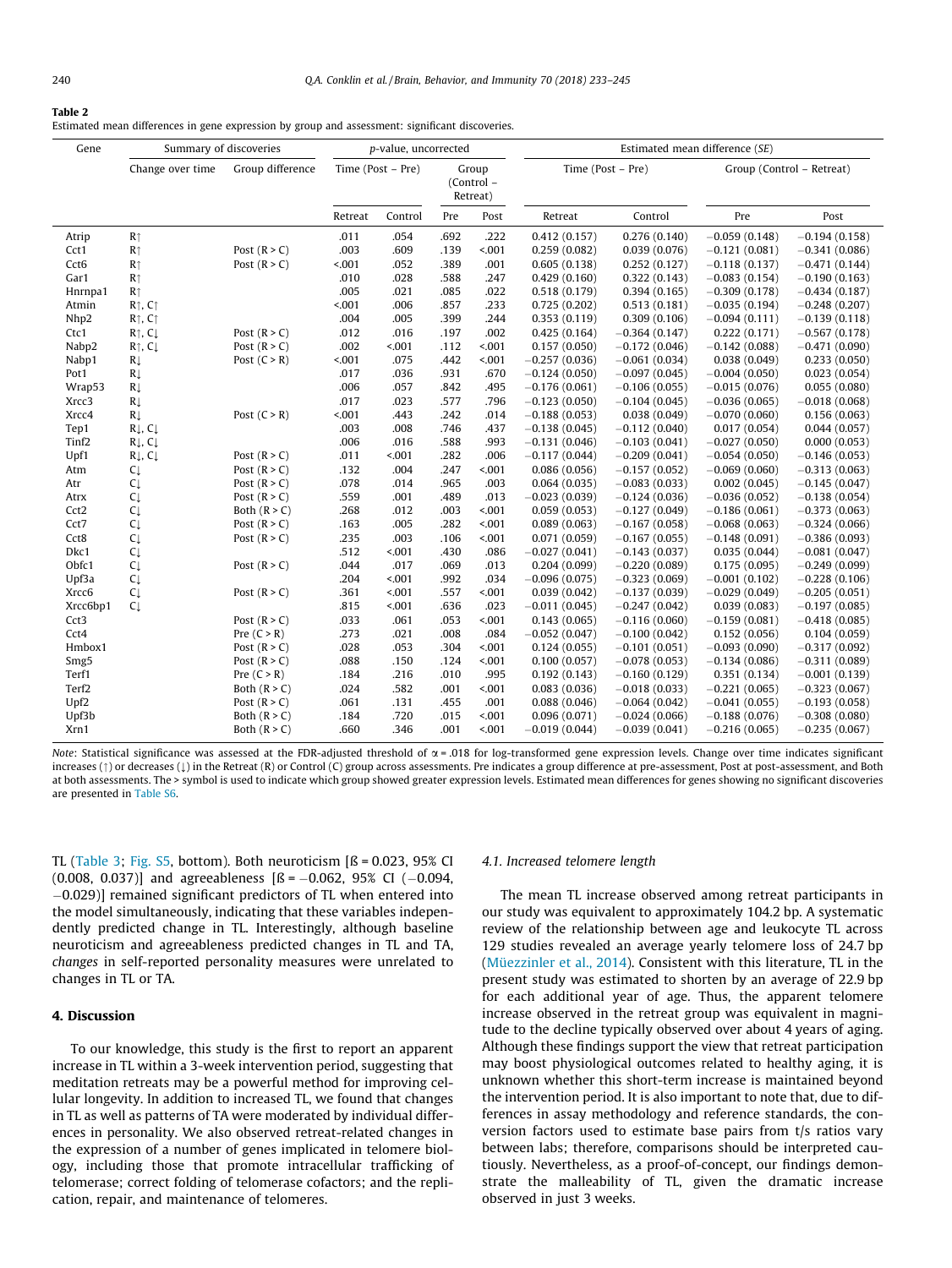<span id="page-8-0"></span>

Fig. 2. Simple slopes for personality effects on telomere length. Plots depict model estimates 1 SD below (Low) and 1 SD above (High) the personality variable means. Error bars represent standard error. Black solid lines represent the retreat group, and grey dashed lines represent controls.

### 4.2. Telomerase activity

In contrast to the results of [Jacobs et al. \(2011\)](#page-11-0), in which retreat participants had greater levels of TA than controls at the end of the intervention, we observed slightly higher levels of TA in controls overall—though this difference was not statistically significant at pre- or post-assessment. [Epel et al. \(2016\)](#page-11-0) also found lower levels of TA in experienced meditators compared to meditation-naive individuals at baseline. Interestingly, we found that retreat participants' TA levels at post-assessment were inversely related to measures of retreat engagement (Results section [3.3\)](#page-5-0), and to indices of prior meditation experience (Supplemental Material). Practitioners who were more experienced tended to have lower telomerase levels after 3 weeks of retreat. Retreat participants also reported greater amounts of retreat practice (in days) over the prior year. One possible explanation for this pattern of lowered TA but longer TL is that experienced meditators may require less TA to maintain optimal TL, because they are able to mitigate the effects of stressful situations before incurring telomere damage. This hypothesis is supported by a recent study showing that higher allostatic load and impoverished psychosocial resources are related to the opposite pattern of telomere biology, that is shorter telomeres and higher telomerase levels ([Zalli et al., 2014](#page-12-0)). However, in the present study, both groups were drawn from a pool of experienced meditators, and thus we can only speculate regarding the small group difference in TA. Moreover, group assignment was not randomized, making it difficult to completely rule out pre-existing group differences, including possible lifestyle factors that enabled retreat participants to leave work and family commitments for a month-long retreat.

Given the heterogeneity of TA findings in the literature, it is difficult to discern a clear relationship between meditation practice and TA across studies. Many studies reporting an increase in TA have used one-tailed statistical tests, assuming that TA will increase with meditation practice. However, the present results and those of [Epel et al. \(2016\)](#page-11-0) suggest that TA may be lower, or even decline, in some meditation practitioners. It is also notable that several studies have reported significant findings in active control groups, suggesting TA may not be sensitive to meditation specifically, but to health-enhancing interventions more generally ([Carlson et al., 2015; Daubenmier et al., 2012; Duraimani et al.,](#page-11-0) [2015](#page-11-0)). Finally, these contradictory findings may be an artifact of the different timescales at which TA has been measured across studies. TA is labile and can change on the order of an hour [\(Epel](#page-11-0) [et al., 2010\)](#page-11-0). Thus, it is plausible that the measurement occasions in the current study—spaced three weeks apart—masked shortterm changes in TA that may have, nonetheless, contributed to observed increases in TL. For example, experienced meditation practitioners may have lower baseline levels of telomerase that increase within the first week of a retreat (in line with [Epel et al.,](#page-11-0) [2016](#page-11-0)), and then decline again once telomeres have been lengthened. This notion is supported by the observation that TL increases in our data were related to lower baseline telomerase levels. Rapid changes in TA may also explain the lack of correlation between TA and TL at any single assessment, as observed here and elsewhere ([Lin et al., 2016, 2010\)](#page-11-0). To better elucidate dynamic changes in TA across interventions, future studies will benefit from incorporating active control groups, two-tailed statistical tests, and additional assessment points with multiple samples collected at each assessment.

### 4.3. Telomere-related gene expression

Although we did not detect changes in TA across retreat, we did observe significant changes in the expression of several genes that

#### Table 3

Changes in telomere length and telomerase predicted by neuroticism and agreeableness.

| Estimate                                                          |                                                        | Change in telomere length                                    |                                                                   | Change in telomerase activity                      |  |  |
|-------------------------------------------------------------------|--------------------------------------------------------|--------------------------------------------------------------|-------------------------------------------------------------------|----------------------------------------------------|--|--|
|                                                                   | Neuroticism                                            | Agreeableness                                                | Neuroticism                                                       | Agreeableness                                      |  |  |
| Intercept<br>Personality at pre-assessment<br>Personality change  | $0.048(0.015)$ "<br>$0.042(0.013)^{*}$<br>0.041(0.023) | $0.067(0.015)$ ***<br>$-0.082(0.027)^{*}$<br>$-0.048(0.034)$ | $-0.345(0.139)$<br>$0.407(0.126)$ <sup>*</sup><br>$-0.196(0.214)$ | $-0.207(0.185)$<br>$-0.345(0.322)$<br>0.320(0.409) |  |  |
| Fit statistics<br>$-2$ log likelihood<br><b>AIC</b><br><b>BIC</b> | $-44.6$<br>$-42.6$<br>$-41.6$                          | $-47.5$<br>$-45.5$<br>$-44.5$                                | 51.4<br>51.6<br>52.4                                              | 57.3<br>59.3<br>60.3                               |  |  |

Note: Models predicting changes (post  $-$  pre) in telomere length and telomerase activity from baseline personality and changes in personality (post  $-$  pre). Personality predictors are indicated by column subheadings. Model estimates and standard errors (in parentheses) are given for fixed effects of the intercept, personality at baseline, and changes in personality.  $\dot{p} \le 0.25$ ,  $\ddot{p} \le 0.01$ ,  $\ddot{p} \le 0.001$ .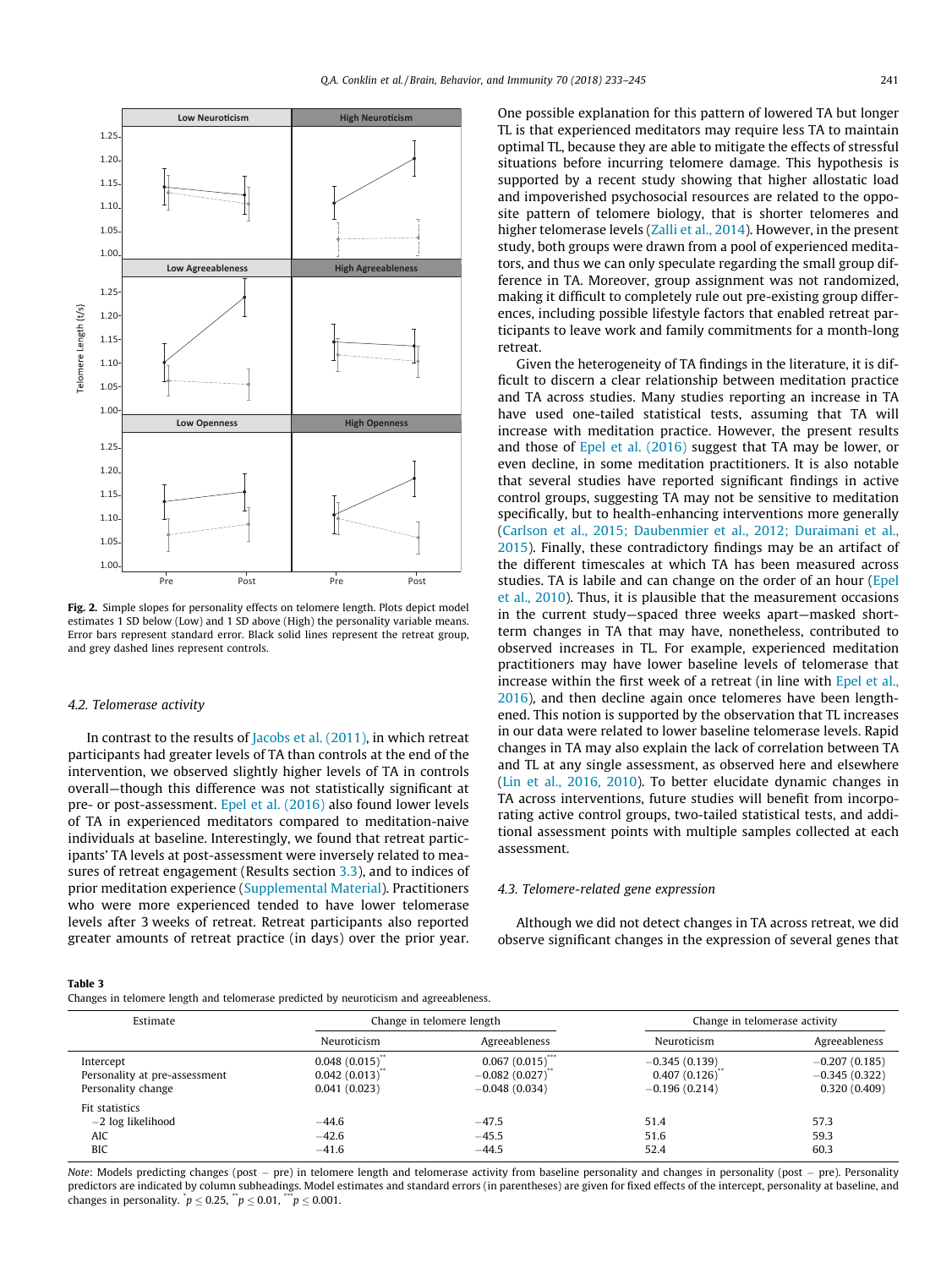encode proteins involved in the telomerase holoenzyme and its assembly, including Gar1, HnRNPA1, and Dkc1 ([Ford et al., 2002;](#page-11-0) see [Wu et al., 2017](#page-12-0) for review and illustration). Both Gar1 and HnRNPA1 significantly increased in the retreat group, while Dkc1 decreased in controls. Wrap53 expression also significantly decreased in the retreat group. Wrap53 (also called TCAB1; [Freund et al., 2014\)](#page-11-0) is a protein in the Cajal body that binds to telomerase hTR RNA and is important for assembly of the telomerase holoenzyme [\(Venteicher et al., 2009](#page-12-0)). Mutations in the Wrap53 gene cause dyskeratosis congenita, a genetic disease characterized by short telomeres ([Zhong et al., 2011](#page-12-0)). Interestingly, despite the observed decrease in Wrap53 expression, retreat participants also showed relatively higher expression of multiple components of the TriC complex (Cct1, Cct2, Cct3, Cct6, Cct7, Cct8), which is required for Wrap53 folding. This contrast between Wrap53 and TriC complex gene expression suggests that retreat participation may lead to dynamic changes in the regulation of telomerasecofactor folding and telomerase trafficking, which are required for telomerase-mediated telomere elongation.

Retreat participants also showed higher expression levels of CTC1, UPF3A, UPF1, ATRX, ATM, and ATR, which are involved in telomere replication, repair, and maintenance. CTC1 is a component of the CST complex (CTC1-STN1-TEN1), which functions in telomere replication. CTC1 is essential for TL maintenance due to its role in mediating C-strand fill-in [\(Feng et al., 2017\)](#page-11-0). UPF3A and UPF1 are components of the nonsense-mediated RNA decay pathway (NMD) involved in telomere replication [\(Lew et al.,](#page-11-0) [1998\)](#page-11-0). UPF1 interacts both with telomerase and the telomeric factor TPP1. UPF1 sustains telomere leading-strand replication, and its depletion leads to telomere instability owing largely to inefficient telomere leading-strand replication ([Chawla et al., 2011\)](#page-11-0). ATRX is a chromatin-remodeling factor that acts on telomeres. It inhibits alternative lengthening of telomeres (ALT)—a telomeraseindependent telomere-lengthening pathway—and may, therefore, promote telomerase-dependent TL regulation [\(Clynes et al., 2015;](#page-11-0) [Napier et al., 2015](#page-11-0)). ATM and ATR are DNA-damage-response protein kinases (PIKK) that phosphorylate shelterin components, and their depletion reduces telomerase complex assembly. They are also required for the recruitment of telomerase to telomeres, making them crucial for telomerase-mediated telomere maintenance ([Tong et al., 2015](#page-12-0)). ATRIP, which increased in retreat participants, interacts with both ATM and ATR ([Doksani and de Lange, 2014\)](#page-11-0). Collectively, these findings support the conclusion that retreat participants experienced improved telomerase-mediated telomere lengthening or maintenance, despite the lack of observable change in TA.

There were also differences in the expression of genes involved in the non-homologous end-joining (NHEJ) pathway (Xrcc3, Xrcc4, Xrcc6, and Xrcc6bp1). This pathway is implicated in the repair of dysfunctional telomeres, which may otherwise result in telomere fusions ([Doksani and de Lange, 2014](#page-11-0)). Expression of Xrcc3 and Xrcc4 decreased in retreat participants, while Xrcc6 and Xrcc6bp1 decreased in controls. Interestingly, cells defective in Xrcc4 do not show changes in telomere length or function, which suggests that this protein may not be involved in telomere maintenance ([Yasaei and Slijepcevic, 2010](#page-12-0)); however, Xrccr4 is a DNA repair gene that shows a linear, age-related increase in expression in human fibroblast from older females ([Kalfalah et al., 2015\)](#page-11-0). Thus, its decrease in retreat participants might signal some other mechanism of cell rejuvenation.

Finally, we observed changes in genes coding for OB-fold proteins, which are involved in single-strand DNA binding and telomere protection. Retreat participants showed a relative increase in the expression of Obfc1 and Obfc2B/Nabp2, but a decrease in Obfc2A/Nabp1, which is in the same SOSS (sensor of single-strand DNA) complex as OBFC2B. Pot1, which is a negative regulator of

# TL ([Lei et al., 2004, 2003; Nandakumar et al., 2012\)](#page-11-0), also decreased in retreat participants.

In sum, these gene expression changes suggest that meditation retreat participation may positively influence various processes related to cell aging, including telomere maintenance and telomerase assembly and function. This profile of results further suggests that the apparent increases observed in TL may have resulted from both telomerase-mediated and telomerase-independent pathways. Future studies will be needed to replicate these findings and to differentiate these mechanisms.

# 4.4. Personality and telomere length changes

In a recent review on personality and physical health, [Murray](#page-12-0) [and Booth \(2015\)](#page-12-0) reported that conscientiousness is largely associated with better health-related outcomes, and neuroticism with worse health-related outcomes. The authors also found little evidence for a link between agreeableness and health, and heterogeneous results with regard to extraversion and openness. In the present study, we observed a significant decrease in neuroticism across groups, which was largely driven by changes in retreat participants. However, baseline levels of neuroticism—not changes in neuroticism—positively predicted changes in TL across retreat. Neuroticism concerns how easily or often a person becomes upset or distressed, and is closely related to constructs of anxiety and depression ([Carver and Connor-Smith, 2010](#page-11-0)). As such, one interpretation for our results is that residential retreats may afford individuals vulnerable to negative emotional reactivity a stable and supportive environment in which to attend to their ongoing experiences and to develop adaptive coping strategies. This combination of factors may slow cellular degradation or promote restoration.

Although TL was significantly related to both anxiety and depression overall, neither baseline anxiety nor retreat-related decreases in anxiety predicted changes in TL. Despite the conceptual relatedness of neuroticism, anxiety, and depression (all  $rs > 0.6$ ) in the present sample), our results point to heterogeneity in their consequences for telomeric regulation. For example, neuroticism is thought to index aspects of hostility and impulsiveness unrelated to depression, while depression includes somatic components not captured by personality scales ([Luchetti et al., 2014\)](#page-11-0). More research will be needed to delineate how the facets of each of these constructs relate to markers of cell aging.

We also provide novel evidence suggesting agreeableness may contribute to health outcomes. Although agreeableness increased across both groups, participants who were lowest in agreeableness at baseline were more likely to show a retreat-related increase in TL. Agreeableness tends to modulate interpersonal reactions, such that individuals higher in agreeableness become less upset over others' transgressions, whereas those low in agreeableness may become more aggressive and antagonistic [\(Meier and Robinson,](#page-12-0) [2004;](#page-12-0) reviewed in [Carver and Connor-Smith, 2010\)](#page-11-0). As with individuals high in neuroticism, those low in agreeableness may derive greater telomere-related benefits from the reduced social interaction characteristic of silent retreat.

Finally, while our findings do not support a link between conscientiousness and health, they do support a nuanced relationship between health and openness to experience. High levels of openness moderated changes in TL, such that retreat participants showed apparent telomere lengthening, while control participants showed apparent telomere shortening. One possible interpretation is that openness to ones' ongoing experience in a supportive retreat environment may be important for promoting telomererelated benefits, whereas openness to diverse experiences outside of retreat may lead to engagement in both beneficial and healthcompromising behaviors.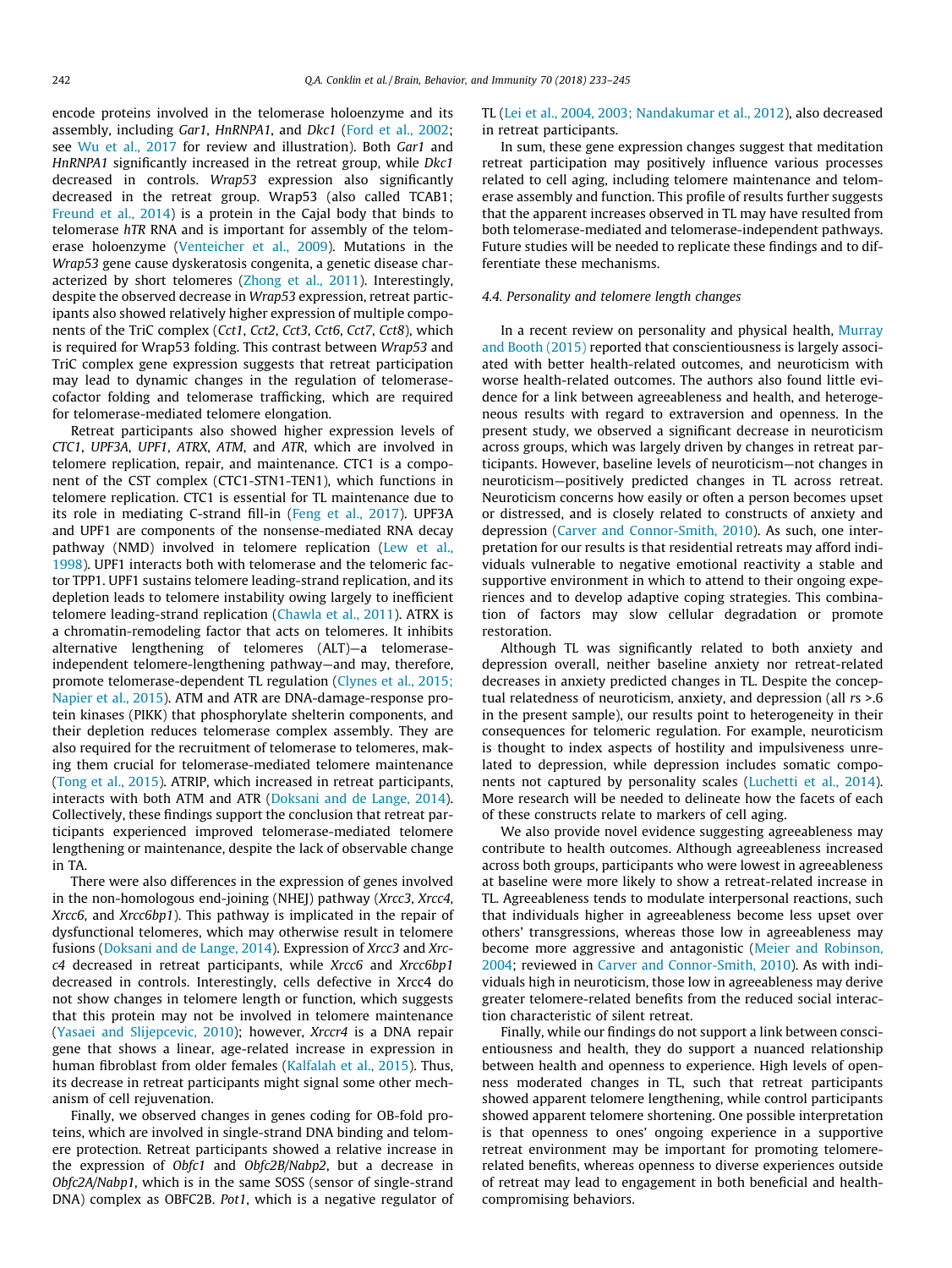#### <span id="page-10-0"></span>4.5. Conclusions, limitations, and suggestions for future research

Within the Western Insight tradition, residential retreats are used to facilitate periods of concentrated meditation practice ([Goldstein and Kornfield, 2001](#page-11-0)). Our results support the supposition that intensive practice within a supportive environment—under the guidance of experienced teachers and while removed from the usual demands of daily life—may have important implications for psychological and cellular health. The present findings further suggest that individual differences in personality traits may enhance or mitigate some of the cellular benefits of attending retreat. Nevertheless, there are two notable limitations to our study design: lack of group randomization and use a passive control condition. There are inherent challenges in creating randomized, active control interventions for month-long residential interventions that are structurally comparable in duration, location, diet, teachers, social components, and other potentially contributing factors. We further acknowledge that attending a 1-month residential retreat at a Buddhist-based meditation center is not feasible or appropriate for everyone, limiting the generalizability of our results. For these reasons, we opted to recruit a comparison group designed to minimize discrepancies in meditation experience, expectations, and motivations between groups. Indeed, groups were matched on a number of lifestyle and behavioralhealth relevant factors (see Supplemental Materials).

As the present study was not designed to disambiguate the effects of formal meditation practice from the retreat intervention as a whole, it is important to consider our results in tandem with shorter interventions employing more targeted controls, such as [Epel et al. \(2016\),](#page-11-0) who utilized a vacation control condition to account for the biological consequences of removal from daily life stressors. Although we attribute our results to the retreat intervention overall, the relations we observed between measures of retreat engagement and telomere biology suggest that formal meditation practice meaningfully relates to measures of cell aging.

As TL varies by cell type, one potential confound that warrants further investigation is the possibility that immune cell distributions may have shifted between assessments. We measured TL in PBMCs, which consist of many different cell types, including monocytes and lymphocytes (T-cells—such as CD8 and CD4 cells, B-cells, and natural killer cells). Lymphocyte redistribution, which can occur temporarily in response to acute stress [\(Dhabhar, 2011;](#page-11-0) [Dhabhar et al., 2012; Rosenberger et al., 2009\)](#page-11-0) may lead to ''pseu do-lengthening," whereby average TL measurements increase due to an increase in cell types having longer telomeres ([Epel, 2012\)](#page-11-0). It is possible that meditation training may have reduced retreat participants' stress reactivity, thereby minimizing stress-related cell redistribution during the post-assessment blood collection. However, we sought to minimize the influence of acute stress responses for controls in our protocol by incorporating a period of meditation prior to the blood draw. It is also possible that the retreat intervention reduced overall psychological stress profiles, thereby shifting cell populations in a more lasting manner, as MBSR has been shown to increase or maintain CD4+T cells in HIV patients [\(Creswell et al., 2009; SeyedAlinaghi et al., 2012](#page-11-0)). There are many ways that changes in cell types could produce a pattern of telomere elongation, and because we did not (and the field cannot yet) measure per-cell telomere length changes, we label the phenomenon here ''apparent telomere lengthening," and await further evidence of true per cell telomere lengthening in humans. However, the pattern of gene expression changes observed in the present study also bolsters the conclusion that the retreat-related telomere increases are attributable to actual, versus pseudo, lengthening—though future studies using flow cytometry to assess cell distributions will be necessary to disambiguate these alternatives.

In sum, we report that meditation practice in a retreat context may have salutary effects on telomere regulation, which appear sensitive to individual differences in personality. As this is the first intervention to demonstrate an apparent increase in telomere length in such a short timeframe, this finding should be interpreted both with enthusiasm and caution. Future work will be needed to replicate these relatively short-term effects and to determine whether increases in telomere length persist once practitioners resume their typical daily lives and normative social engagement. We also found provocative relationships between telomerase activity and measures of retreat engagement and prior meditation experience, and propose an explanatory framework that might reconcile these and other telomerase findings in the meditation research literature. Finally, we demonstrated the utility of assessing multiple measures of telomere biology and statistically modeling sources of variability in TL telomere length assays.

### Acknowledgements

We thank our research participants as well as the SRMC staff and teachers: Christine Owens, Jim Rodgers, Sean Fargo, Jack Kornfield, James Baraz, Guy Armstrong, Heather Martin, Tempel Smith, Sally Clough Armstrong, Max Erdstein, John Travis, Winnie Nazarko, Lila Kate Wheeler, Pascal Auclair, and Trudy Goodman, and the Anubhuti Retreat Center and Program Manager, Elizabeth Padilla. We thank Dr. Elizabeth Blackburn for her guidance; Ralph O'Rear and members of the Benz laboratory at the Buck Institute for temporary lab facilities; the laboratory of Dr. Owen Wolkowitz for use of lab equipment; Jennifer Daine, Matthew Morgan, Nelson De Guzman, Kycer De Guzman, and Maya Havener for phlebotomy services; and research assistants Fernanda Vieira and Katarina Shebloski for contributions to study implementation and manuscript preparation.

Funding: This work was supported by the Fetzer Institute [grant No. 2191] and the John Templeton Foundation [grant No. 39970]; a National Science Foundation Predoctoral Fellowship to ABH; and gifts from Tom and Nancy Driscoll, an anonymous individual donor, and the Hershey Family, Baumann, Tan Teo Charitable, and Yoga Science Foundations, all to CDS.

#### Appendix A. Supplementary data

Supplementary data associated with this article can be found, in the online version, at <https://doi.org/10.1016/j.bbi.2018.03.003>.

#### References

- Alda, M., Puebla-guedea, M., Rodero, B., Demarzo, M., Montero-Marin, J., Roca, M., Garcia-campayo, J., 2016. Zen meditation, Length of Telomeres, and the Role of Experiential Avoidance and Compassion. Mindfulness (N. Y). https://doi.org/ 10.1007/s12671-016-0500-5
- [Benjamini, Y., Krieger, A.M., Yekutieli, D., 2006. Adaptive linear step-up procedures](http://refhub.elsevier.com/S0889-1591(18)30047-3/h9005) [that control the false discovery rate. Biometrika 93, 491–507](http://refhub.elsevier.com/S0889-1591(18)30047-3/h9005).
- Bhasin, M.K., Dusek, J.A., Chang, B.-H, Joseph, M.G., Denninger, J.W., Fricchione, G.L., Benson, H., Libermann, T.A., 2013. Relaxation response induces temporal transcriptome changes in energy metabolism, insulin secretion and inflammatory pathways. PLoS ONE 8, e62817. [https://doi.org/10.1371/journal.](https://doi.org/10.1371/journal.pone.0062817) pone.006281
- Blackburn, E.H., 2005. Telomeres and telomerase: their mechanisms of action and the effects of altering their functions. FEBS Lett. 579, 859-862. [https://doi.org/](https://doi.org/10.1016/j.febslet.2004.11.036) [10.1016/j.febslet.2004.11.036.](https://doi.org/10.1016/j.febslet.2004.11.036)
- Blackburn, E.H., 2000. Telomere states and cell fates. Nature 408, 53–56. [https://doi.](https://doi.org/10.1038/35040500) [org/10.1038/35040500.](https://doi.org/10.1038/35040500)
- Blackburn, E.H., 1991. Structure and function of telomeres. Nature 350, 569–573 [https://doi.org/doi:10.1038/350569a0.](https://doi.org/doi:10.1038/350569a0)
- [Blackburn, E.H., Epel, E.S., Lin, J., 2015. Human telomere biology: A contributory and](http://refhub.elsevier.com/S0889-1591(18)30047-3/h0030) [interactive factor in aging, disease risks, and protection. Science \(80-.\) 350,](http://refhub.elsevier.com/S0889-1591(18)30047-3/h0030) [1193–1198.](http://refhub.elsevier.com/S0889-1591(18)30047-3/h0030)
- [Britton, W.B., Lindahl, J., 2017. Meditation \[WWW Document\]. Oxford Bibliogr, URL.](http://refhub.elsevier.com/S0889-1591(18)30047-3/h0035)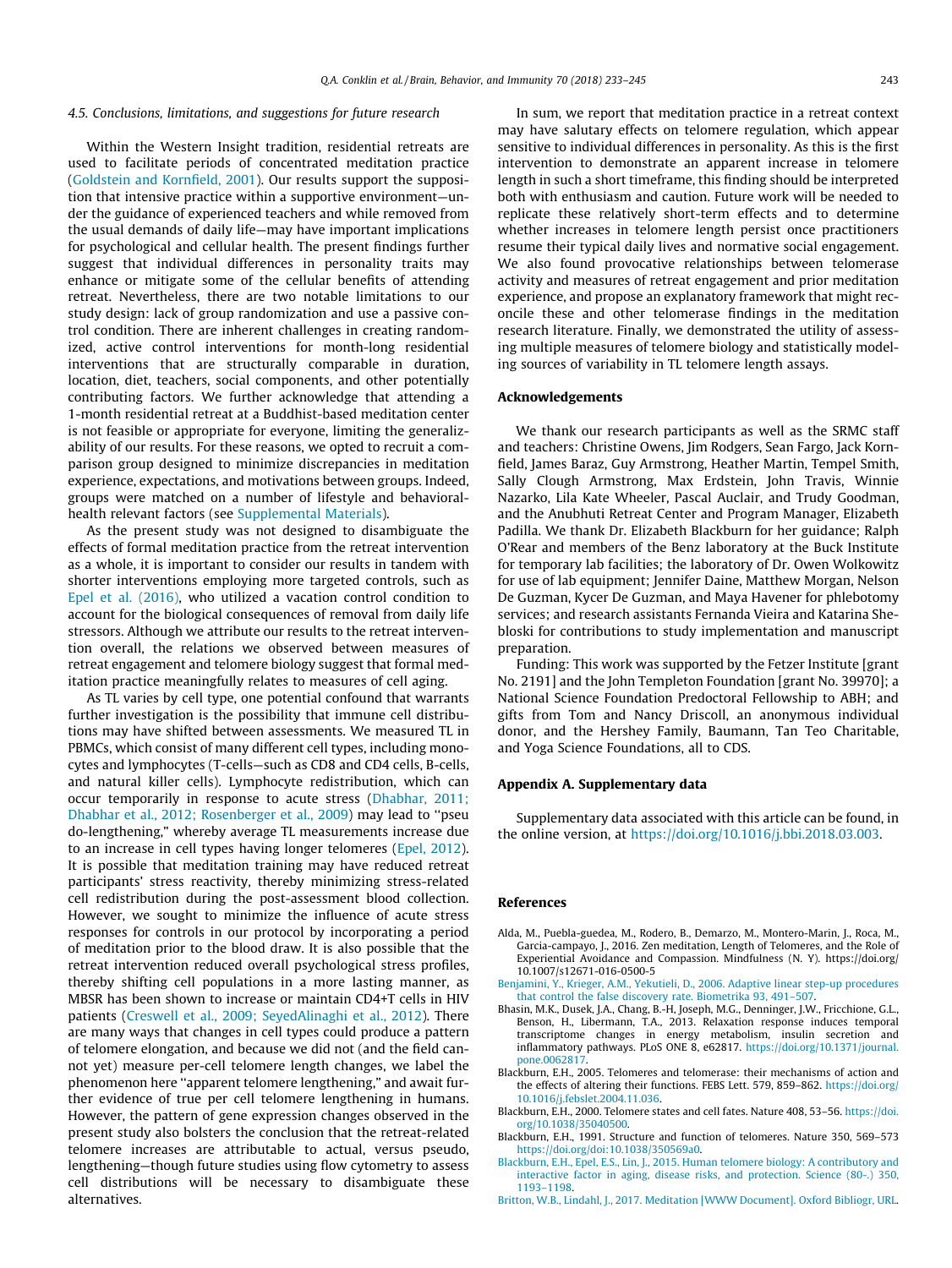- <span id="page-11-0"></span>Carlson, L.E., Beattie, T.L., Giese-Davis, J., Faris, P., Tamagawa, R., Fick, L.J., Degelman, E.S., Speca, M., 2015. Mindfulness-based cancer recovery and supportiveexpressive therapy maintain telomere length relative to controls in distressed breast cancer survivors. Cancer 121, 476–484. [https://doi.org/10.1002/](https://doi.org/10.1002/cncr.29063) [cncr.29063](https://doi.org/10.1002/cncr.29063).
- Carver, C.S., Connor-Smith, J., 2010. Personality and coping. Annu. Rev. Psychol. 61, 679–704. <https://doi.org/10.1146/annurev.psych.093008.100352>.
- Cawthon, R.M., 2009. Telomere length measurement by a novel monochrome multiplex quantitative PCR method. Nucleic Acids Res. 37, 1–7. [https://doi.org/](https://doi.org/10.1093/nar/gkn1027) [10.1093/nar/gkn1027.](https://doi.org/10.1093/nar/gkn1027)
- Cawthon, R.M., 2002. Telomere measurement by quantitative PCR. Nucleic Acids Res. 30, 47e. [https://doi.org/10.1093/nar/30.10.e47.](https://doi.org/10.1093/nar/30.10.e47)
- Chawla, R., Redon, S., Raftopoulou, C., Wischnewski, H., Gagos, S., Azzalin, C.M., 2011. Human UPF1 interacts with TPP1 and telomerase and sustains telomere leading-strand replication. EMBO J. 30, 4047–4058. [https://doi.org/10.1038/](https://doi.org/10.1038/emboj.2011.280) [emboj.2011.280](https://doi.org/10.1038/emboj.2011.280).
- Clynes, D., Jelinska, C., Xella, B., Ayyub, H., Scott, C., Mitson, M., Taylor, S., Higgs, D.R., Gibbons, R.J., 2015. Suppression of the alternative lengthening of telomere pathway by the chromatin remodeling factor ATRX. Nat. Commun. 6, 1–11. <https://doi.org/10.1038/ncomms8538>.
- Codd, V., Nelson, C.P., Albrecht, E., Mangino, M., Deelen, J., Buxton, J.L., Samani, N.J., 2013. Identification of seven loci affecting mean telomere length and their association with disease. Nat. Genet. 45, 422–427. [https://doi.org/10.1038/](https://doi.org/10.1038/ng.2528) [ng.2528.](https://doi.org/10.1038/ng.2528)
- Cramer, K.M., Imaike, E., 2002. Personality, blood type, and the five-factor model. Pers. Individ. Dif. 32, 621–626. [https://doi.org/10.1016/S0191-8869\(01\)00064-](https://doi.org/10.1016/S0191-8869(01)00064-2) [2](https://doi.org/10.1016/S0191-8869(01)00064-2).
- Creswell, J.D., Myers, H.F., Cole, S.W., Irwin, M.R., 2009. Mindfulness meditation training effects on CD4+ T lymphocytes in HIV-1 infected adults: a small randomized controlled trial. Brain. Behav. Immun. 23, 184–188. [https://doi.org/](https://doi.org/10.1016/j.bbi.2008.07.004) [10.1016/j.bbi.2008.07.004](https://doi.org/10.1016/j.bbi.2008.07.004).
- Dahl, C.J., Lutz, A., Davidson, R.J., 2015. Reconstructing and deconstructing the self: cognitive mechanisms in meditation practice. Trends Cogn. Sci. 19, 515–523. <https://doi.org/10.1016/j.tics.2015.07.001>.
- Daubenmier, J., Lin, J., Blackburn, E., Hecht, F.M., Kristeller, J., Maninger, N., Kuwata, M., Bacchetti, P., Havel, P.J., Epel, E., 2012. Changes in stress, eating, and metabolic factors are related to changes in telomerase activity in a randomized mindfulness intervention pilot study. Psychoneuroendocrinology 37, 917–928. [https://doi.org/10.1016/j.psyneuen.2011.10.008.](https://doi.org/10.1016/j.psyneuen.2011.10.008)
- [Dhabhar, F.S., 2011. Effects of stress on immune function: implications for](http://refhub.elsevier.com/S0889-1591(18)30047-3/h0095) [immunoprotection and immunopathology. In: Baum, A., Contrada, R. \(Eds.\),](http://refhub.elsevier.com/S0889-1591(18)30047-3/h0095) [The Handbook of Stress Science: Biology, Psychology, and Health. Springer, New](http://refhub.elsevier.com/S0889-1591(18)30047-3/h0095) [York, NY, pp. 47–64](http://refhub.elsevier.com/S0889-1591(18)30047-3/h0095).
- Dhabhar, F.S., Malarkey, W.B., Neri, E., McEwen, B.S., 2012. Stress-induced redistribution of immune cells-from barracks to boulevards to battlefields: a tale of three hormones-Curt Richter Award winner. Psychoneuroendocrinology 37, 1345–1368. <https://doi.org/10.1016/j.psyneuen.2012.05.008>.
- Doksani, Y., de Lange, T., 2014. The role of double-strand break repair pathways at functional and dysfunctional telomeres. Cold. Spring. Harb. Perspect. Med. 6. [https://doi.org/10.1101/cshperspect.a016576.](https://doi.org/10.1101/cshperspect.a016576) a016576–a016576.
- Duraimani, S., Schneider, R.H., Randall, O.S., Nidich, S.I., Xu, S., Ketete, M., Rainforth, M.A., Gaylord-King, C., Salerno, J.W., Fagan, J., 2015. Effects of lifestyle modification on telomerase gene expression in hypertensive patients: a pilot trial of stress reduction and health education programs in african americans. PLoS ONE 10, e0142689. <https://doi.org/10.1371/journal.pone.0142689>.
- Edmonds, G.W., Côté, H.C.F., Hampson, S.E., 2015. Childhood conscientiousness and leukocyte telomere length 40 years later in adult women-preliminary findings of a prospective association. PLoS ONE 10, 1–15. [https://doi.org/10.1371/](https://doi.org/10.1371/journal.pone.0134077) iournal.pone.0134077
- Ekman, P., Davidson, R.J., Ricard, M., Wallace, B.A., 2005. Buddhist and psychological perspectives on emotions and well-being. Curr. Dir. Psychol. Sci. 14, 59–63. <https://doi.org/10.1111/j.0963-7214.2005.00335.x>.
- Epel, E., 2012. How ''reversible" is telomeric aging? Cancer Prev. Res. 5, 1163–1168. [https://doi.org/10.1158/1940-6207.CAPR-12-0370.](https://doi.org/10.1158/1940-6207.CAPR-12-0370)
- Epel, E.S., 2009. Telomeres in a life-span perspective: A new ''psychobiomarker"? Curr. Dir. Psychol. Sci. 18, 6–10. [https://doi.org/10.1111/j.1467-](https://doi.org/10.1111/j.1467-8721.2009.01596.x) [8721.2009.01596.x](https://doi.org/10.1111/j.1467-8721.2009.01596.x).
- Epel, E.S., Blackburn, E.H., Lin, J., Dhabhar, F.S., Adler, N.E., Morrow, J.D., Cawthon, R. M., 2004. Accelerated telomere shortening in response to life stress. Proc. Natl. Acad. Sci. U.S.A. 101, 17312–17315. [https://doi.org/10.1073/pnas.0407162101.](https://doi.org/10.1073/pnas.0407162101)
- Epel, E.S., Lin, J., Dhabhar, F.S., Wolkowitz, O.M., Puterman, E., Karan, L., Blackburn, E. H., 2010. Dynamics of telomerase activity in response to acute psychological stress. Brain. Behav. Immun. 24, 531–539. [https://doi.org/10.1016/j.](https://doi.org/10.1016/j.bbi.2009.11.018) [bbi.2009.11.018](https://doi.org/10.1016/j.bbi.2009.11.018).
- Epel, E.S., Puterman, E., Lin, J., Blackburn, E.H., Lum, P.Y., Beckmann, N.D., Zhu, J., Lee, E., Gilbert, A., Rissman, R.A., Tanzi, R.E., Schadt, E.E., 2016. Meditation and vacation effects have an impact on disease-associated molecular phenotypes. Transl. Psychiatry 6, e880. <https://doi.org/10.1038/tp.2016.164>.
- Feng, X., Hsu, S., Kasbek, C., Chaiken, M., Price, C.M., 2017. CTC1-mediated C-strand fill-in is an essential step in telomere length maintenance. Nucleic Acids Res. 45, 4281–4293. [https://doi.org/10.1093/nar/gkx125.](https://doi.org/10.1093/nar/gkx125)
- Ford, L.P., Wright, W.E., Shay, J.W., 2002. A model for heterogeneous nuclear ribonucleoproteins in telomere and telomerase regulation. Oncogene 21, 580– 583. [https://doi.org/10.1038/sj.onc.1205086.](https://doi.org/10.1038/sj.onc.1205086)
- Freund, A., Zhong, F.L., Venteicher, A.S., Meng, Z., Veenstra, T.D., Frydman, J., Artandi, S.E., 2014. Proteostatic control of telomerase function through TRiC-mediated

folding of TCAB1. Cell 159, 1389–1403. [https://doi.org/10.1016/](https://doi.org/10.1016/j.cell.2014.10.059) [j.cell.2014.10.059.](https://doi.org/10.1016/j.cell.2014.10.059)

- Gardner, M., Bann, D., Wiley, L., Cooper, R., Hardy, R., Nitsch, D., Ben-Shlomo, Y., 2014. Gender and telomere length: Systematic review and meta-analysis. Exp. Gerontol. 51, 15–27. <https://doi.org/10.1016/J.EXGER.2013.12.004>.
- [Goldberg, L.R., 1993. The structure of phenotypic personality traits. Am. Psychol.,](http://refhub.elsevier.com/S0889-1591(18)30047-3/h0170) [26–34](http://refhub.elsevier.com/S0889-1591(18)30047-3/h0170)
- [Goldstein, J., 1987. The Experience of Insight: A Simple and Direct Guide to Buddhist](http://refhub.elsevier.com/S0889-1591(18)30047-3/h0175) [Meditation. Shambhala Publications, Boston, MA, MA.](http://refhub.elsevier.com/S0889-1591(18)30047-3/h0175)
- [Goldstein, J., Kornfield, J., 2001. Seeking the Heart of Wisdom: The Path of Insight](http://refhub.elsevier.com/S0889-1591(18)30047-3/h0180) [Meditation. Shambhala Publications, Boston, MA](http://refhub.elsevier.com/S0889-1591(18)30047-3/h0180).
- Goyal, M., Singh, S., Sibinga, E.M.S., Gould, N.F., Rowland-Seymour, A., Sharma, R., Berger, Z., Sleicher, D., Maron, D.D., Shihab, H.M., Ranasinghe, P.D., Linn, S., Saha, S., Bass, E.B., Haythornthwaite, J., a,, 2014. Meditation programs for psychological stress and well-being: a systematic review and meta-analysis.<br>
JAMA Intern. Med. 174, 357-368. https://doi.org/ Intern. Med. 174, 357–368. [https://doi.org/](https://doi.org/10.1001/jamainternmed.2013.13018) [10.1001/jamainternmed.2013.13018](https://doi.org/10.1001/jamainternmed.2013.13018).
- Harley, C.B., Futcher, A.B., Greider, C.W., 1990. Telomeres shorten during ageing of human fibroblasts. Nature 345, 458–460 <https://doi.org/doi:10.1038/345458a0>.
- [Hoen, P.W., Rosmalen, J.G.M., Schoevers, R.A., Huzen, J., van der Harst, P., de Jonge,](http://refhub.elsevier.com/S0889-1591(18)30047-3/h0200) [P., 2013. Association between anxiety but not depressive disorders and](http://refhub.elsevier.com/S0889-1591(18)30047-3/h0200) [leukocyte telomere length after 2 years of follow-up in a population-based](http://refhub.elsevier.com/S0889-1591(18)30047-3/h0200) [sample. Psychol. Med. 43, 689–697.](http://refhub.elsevier.com/S0889-1591(18)30047-3/h0200)
- Hoge, E.A., Chen, M.M., Orr, E., Metcalf, C.A., Fischer, L.E., Pollack, M.H., De Vivo, I., Simon, N.M., 2013. Loving-kindness meditation practice associated with longer telomeres in women. Brain. Behav. Immun. 32, 159–163. [https://doi.org/](https://doi.org/10.1016/j.bbi.2013.04.005) [10.1016/j.bbi.2013.04.005](https://doi.org/10.1016/j.bbi.2013.04.005).
- Jacobs, T.L., Epel, E.S., Lin, J., Blackburn, E.H., Wolkowitz, O.M., Bridwell, D.A., Zanesco, A.P., Aichele, S.R., Sahdra, B.K., MacLean, K.A., King, B.G., Shaver, P.R., Rosenberg, E.L., Ferrer, E., Wallace, B.A., Saron, C.D., 2011. Intensive meditation training, immune cell telomerase activity, and psychological mediators.<br>Psychoneuroendocrinology 36, 664-681. https://doi.org/10.1016/j. Psychoneuroendocrinology 36, 664–681. [https://doi.org/10.1016/j.](https://doi.org/10.1016/j.psyneuen.2010.09.010) [psyneuen.2010.09.010](https://doi.org/10.1016/j.psyneuen.2010.09.010).
- John, O.P., Srivastava, S., 1999. The Big Five trait taxonomy: history, measurement, and theoretical perspectives. Handb. Personal. Theory Res. 2, 102–138 [https://doi.org/citeulike-article-id:3488537.](https://doi.org/citeulike-article-id:3488537)
- [Kalfalah, F., Seggewiß, S., Walter, R., Tigges, J., Moreno-Villanueva, M., Bürkle, A.,](http://refhub.elsevier.com/S0889-1591(18)30047-3/h0220) [Ohse, S., Busch, H., Boerries, M., Hildebrandt, B., Royer-Pokora, B., Boege, F.,](http://refhub.elsevier.com/S0889-1591(18)30047-3/h0220) [2015. Structural chromosome abnormalities, increased DNA strand breaks and](http://refhub.elsevier.com/S0889-1591(18)30047-3/h0220) [DNA strand break repair deficiency in dermal fibroblasts from old female](http://refhub.elsevier.com/S0889-1591(18)30047-3/h0220) [human donors. Aging \(Albany. NY\) 7, 110–122.](http://refhub.elsevier.com/S0889-1591(18)30047-3/h0220)
- Khoury, B., Sharma, M., Rush, S.E., Fournier, C., 2015. Mindfulness-based stress reduction for healthy individuals: a meta-analysis. J. Psychosom. Res. 78, 519– 528. [https://doi.org/10.1016/j.jpsychores.2015.03.009.](https://doi.org/10.1016/j.jpsychores.2015.03.009)
- Lavretsky, H., Epel, E.S., Siddarth, P., Nazarian, N., Cyr, N.S., Khalsa, D.S., Lin, J. Blackburn, E., Irwin, M.R., 2013. A pilot study of yogic meditation for family dementia caregivers with depressive symptoms: effects on mental health, cognition, and telomerase activity. Int. J. Geriatr. Psychiatry 28, 57–65. [https://](https://doi.org/10.1002/gps.3790) [doi.org/10.1002/gps.3790.](https://doi.org/10.1002/gps.3790)
- Lei, M., Podell, E.R., Baumann, P., Cech, T.R., 2003. DNA self-recognition in the structure of Pot1 bound to telomeric single-stranded DNA. Nature 426, 198– 203. <https://doi.org/10.1038/nature02118.Published>.
- Lei, M., Podell, E.R., Cech, T.R., 2004. Structure of human POT1 bound to telomeric single-stranded DNA provides a model for chromosome end-protection. Nat. Struct. Mol. Biol. 11, 1223–1229. <https://doi.org/10.1038/nsmb867>.
- Lengacher, C.A., Reich, R.R., Kip, K.E., Barta, M., Ramesar, S., Paterson, C.L., Moscoso, M.S., Carranza, I., Budhrani, P.H., Kim, S.J., Park, H.Y., Jacobsen, P.B., Schell, M.J., Jim, H.S.L., Post-White, J., Farias, J.R., Park, J.Y., 2014. Influence of mindfulnessbased stress reduction (MBSR) on telomerase activity in women with breast cancer (BC). Biol. Res. Nurs. 16, 438–447. [https://doi.org/10.1177/](https://doi.org/10.1177/1099800413519495) [1099800413519495.](https://doi.org/10.1177/1099800413519495)
- [Lew, J.E., Enomoto, S., Berman, J., 1998. Telomere length regulation and telomeric](http://refhub.elsevier.com/S0889-1591(18)30047-3/h0250) [chromatin require the nonsense-mediated mRNA decay pathway. Mol. Cell.](http://refhub.elsevier.com/S0889-1591(18)30047-3/h0250) [Biol. 18, 6121–6130.](http://refhub.elsevier.com/S0889-1591(18)30047-3/h0250)
- [Lin, J., Cheon, J., Brown, R., Coccia, M., Puterman, E., Aschbacher, K., Sinclair, E., Epel,](http://refhub.elsevier.com/S0889-1591(18)30047-3/h0255) [E., Blackburn, E.H., 2016. Systematic and Cell Type-Specific Telomere Length](http://refhub.elsevier.com/S0889-1591(18)30047-3/h0255) [Changes in Subsets of Lymphocytes. J. Immunol. Res.](http://refhub.elsevier.com/S0889-1591(18)30047-3/h0255)
- Lin, J., Epel, E., Cheon, J., Kroenke, C., Sinclair, E., Bigos, M., Wolkowitz, O., Mellon, S., Blackburn, E., 2010. Analyses and comparisons of telomerase activity and telomere length in human T and B cells: Insights for epidemiology of telomere maintenance. J. Immunol. Methods 352, 71–80. [https://doi.org/10.1016/j.](https://doi.org/10.1016/j.jim.2009.09.012) [jim.2009.09.012](https://doi.org/10.1016/j.jim.2009.09.012).
- Livak, K.J., Schmittgen, T.D., 2001. Analysis of relative gene expression data using real-time quantitative PCR and the 2(-Delta Delta C(T)) Method. Methods 25, 402–408. [https://doi.org/10.1006/meth.2001.1262.](https://doi.org/10.1006/meth.2001.1262)
- Luchetti, M., Barkley, J.M., Stephan, Y., Terracciano, A., Sutin, A.R., 2014. Five-factor model personality traits and inflammatory markers: new data and a metaanalysis. Psychoneuroendocrinology 50, 181–193. [https://doi.org/10.1016/j.](https://doi.org/10.1016/j.psyneuen.2014.08.014) [psyneuen.2014.08.014.](https://doi.org/10.1016/j.psyneuen.2014.08.014)
- Lutz, A., Jha, A.P., Dunne, J.D., Saron, C.D., 2015. Investigating the phenomenological matrix of mindfulness-related practices from a neurocognitive perspective. Am. Psychol. 70, 632–658. [https://doi.org/10.1037/a0039585.](https://doi.org/10.1037/a0039585)
- McCrae, R.R., Costa, P.T.J., 1997. Personality trait structure as a human universal. Am. Psychol. 52, 509–516. [https://doi.org/10.1037/0003-](https://doi.org/10.1037/0003-066X.52.5.509) [066X.52.5.509.](https://doi.org/10.1037/0003-066X.52.5.509)